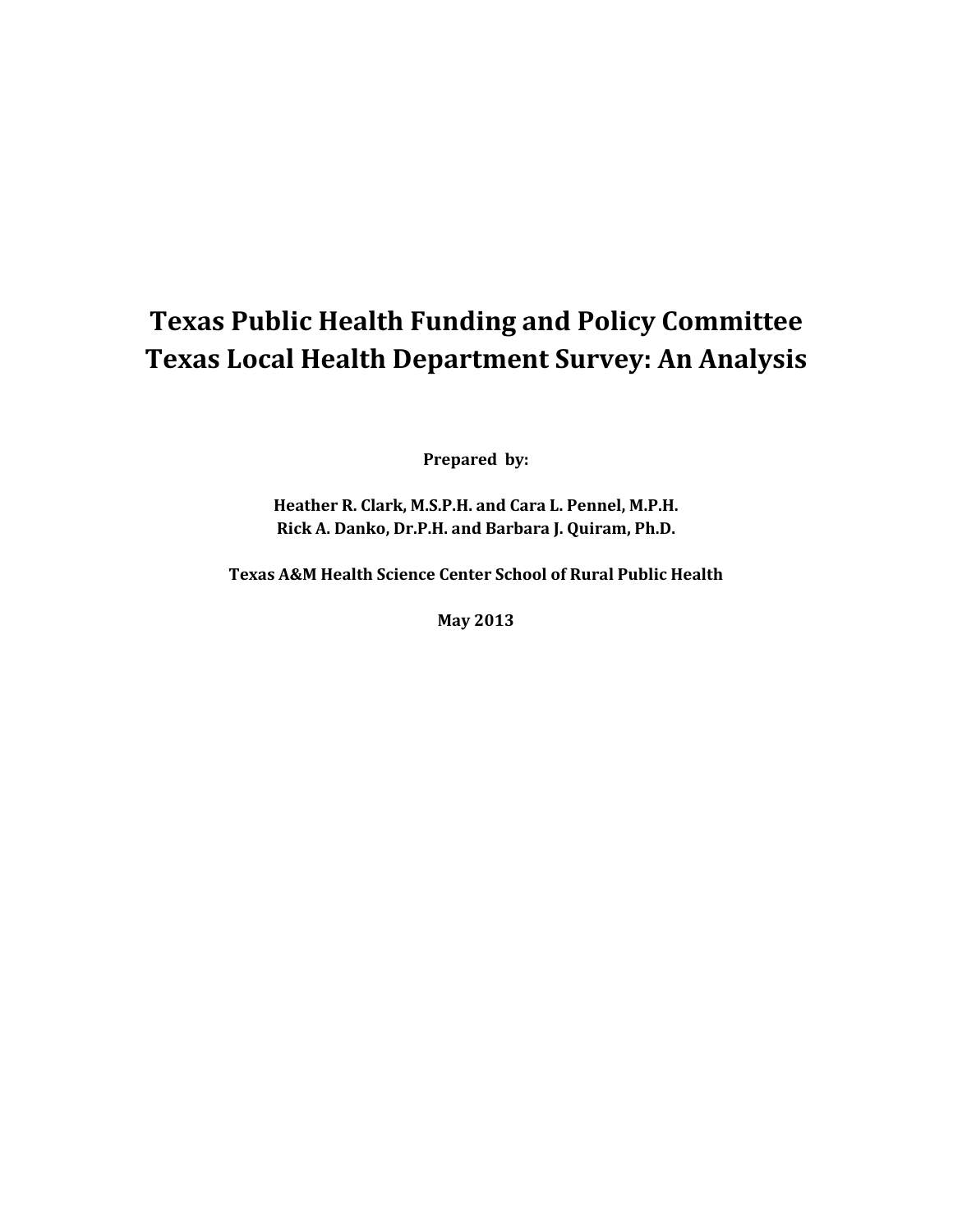## **INTRODUCTION AND BACKGROUND**

In 2011, the 82nd Texas Legislature passed Senate Bill 969, which established the Public Health Funding and Policy Committee (Committee). Committee members appointed by the Health Commissioner included:

- Two regional health directors, each of whom is serving as a health authority in a municipality or county;
- One local health entity representative of a municipality or county with a population of 50,000 or less;
- One local health entity representative from a municipality or county with a population greater than 50,000 but less than 250,000;
- One local health entity representative from a municipality or county with a population of at least 250,000;
- Two local health entity representatives, each of whom serves in a municipality or county as the health authority; and
- Two representatives of schools of public health at institutions of higher education in this state (Senate Bill 969, 2011).

The Committee was charged to:

- (1) Define the core public health services a local health entity should provide in a county or municipality;
- (2) Evaluate public health in this state and identify initiatives for areas that need improvement;
- (3) Identify all funding sources available for use by local health entities to perform core public health functions;
- (4) Establish public health policy priorities for this state; and
- (5) At least annually, make formal recommendations to the department regarding:
	- a. the use and allocation of funds available exclusively to local health entities to perform core public health functions;
	- b. ways to improve the overall public health of citizens in this state;
	- c. methods for transitioning from a contractual relationship between the department and the local health entities to a cooperative-agreement relationship between the department and the local health entities; and
	- d. methods for fostering a continuous collaborative relationship between the department and the local health entities (Senate Bill 969, 2011).

To meet this charge, in part, the members developed and conducted a survey with full service and non-participating Local Health Departments (LHDs) in Texas. The aim of the survey was to identify public health services provided by Texas LHDs and to determine funding needs (Texas Department of State Health Services, 2013).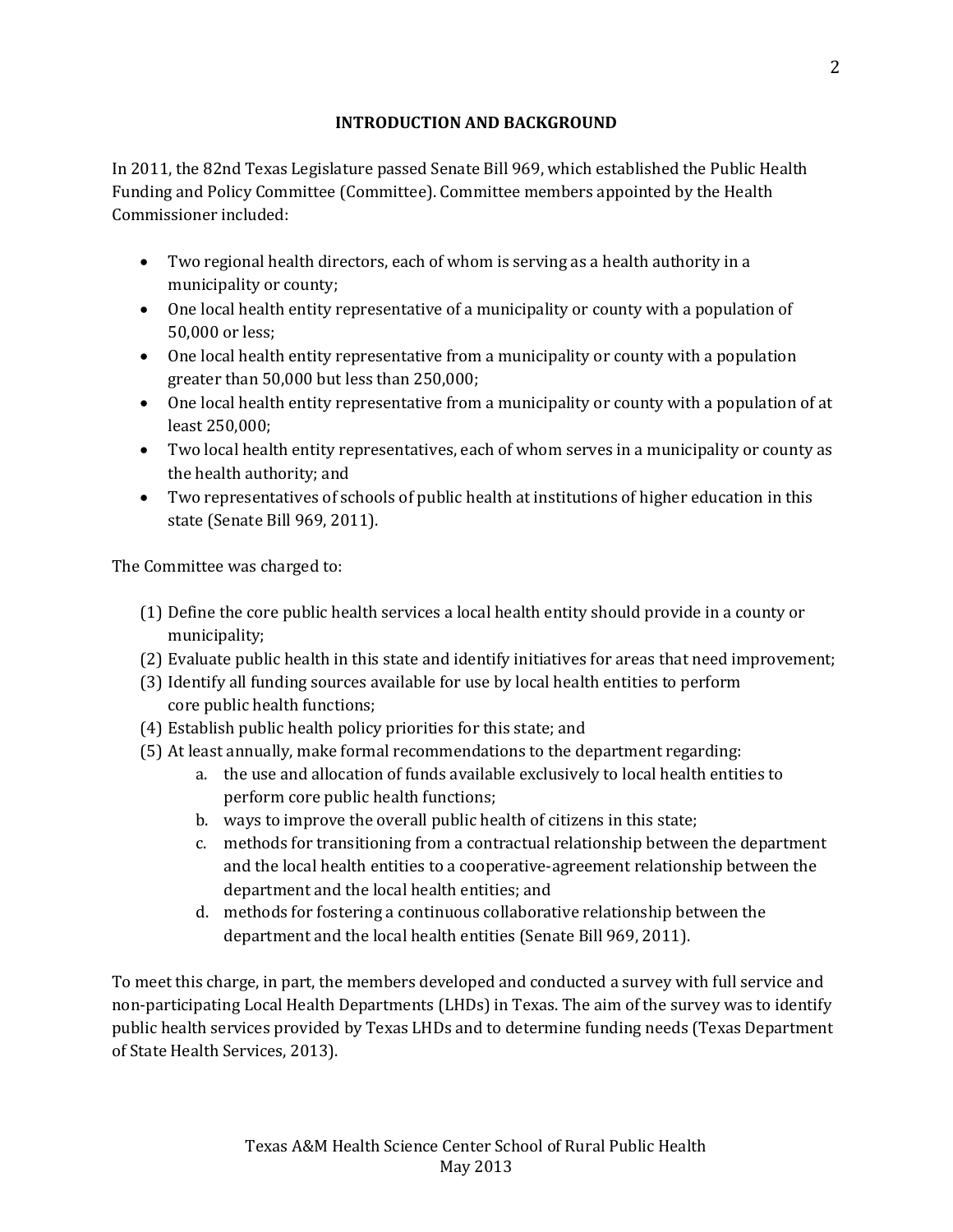#### **Description of Local Health Department Types**

While LHDs receive funding and guidelines from and work in collaboration with the Texas Department of State Health Services (DSHS), they are organizationally and politically autonomous from the state health department (Centers for Disease Control and Prevention, 2007). Local health departments in Texas are characterized as full service LHDs (formerly State-Participating Health Departments) and non-participating LHDs. The number of full service and non-participating health departments varies, but it is unknown whether this is due to shifts in federal, state, and local funding, changes in service or program priorities, or if the nature of the Texas public health system impedes information sharing between LHDs and the State, when these changes occur.

**Full service local health departments.** Full service refers to LHDs that receive preventive health block grant contracts from DSHS, as well as most other programmatic contract funds related to tuberculosis (TB), Human Immunodeficiency Virus (HIV), sexually transmitted diseases (STD), Title V, etc. Non-participating LHDs typically do not. By receiving state funds, full service LHDs have specific requirements and services they must provide as a condition of funding. As a result, full service LHDs most often provide a wide array of public health services, such as immunizations, restaurant and septic tank inspections, maternal and child health care services, public health education, dental services, and HIV and STD testing and counseling. Reports on the number of full service LHDs range from 59 to 67. For the purpose of this report, we will be using 59, which is the number provided by DSHS staff.

**Non-participating local health departments.** Non-participating LHDs receive little to no state funding or assistance, but are still eligible for certain federal funds. The only way for nonparticipating LHDs to become a full service LHD is through a reapportionment of existing or creation of new funds. Some non-participating LHDs are larger health departments, however most are small and provide mainly environmental services such as animal control and septic tank and restaurant inspections. Reports on the number of non-participating LHDs ranges from 70 to 83. For the purpose of this report, we will be using 70, as indicated by DSHS staff.

#### **METHODS**

The Committee established a sub-committee to work with DSHS staff to develop and disseminate a survey to 129 known directors of local health departments and districts. The web-based survey was disseminated in September 2012, with official announcements and follow-up to increase survey response rate (Texas Department of State Health Services, 2013). The Texas A&M Health Science Center School of Rural Public Health (SRPH) offered to conduct survey data analysis and prepare a summary report. The SRPH Office of the Dean contributed funding for doctoral students, with guidance from faculty, to support these activities. Quantitative data were received as a Microsoft Excel file that was imported into STATA 12.0 for analysis. Qualitative data were examined for common themes.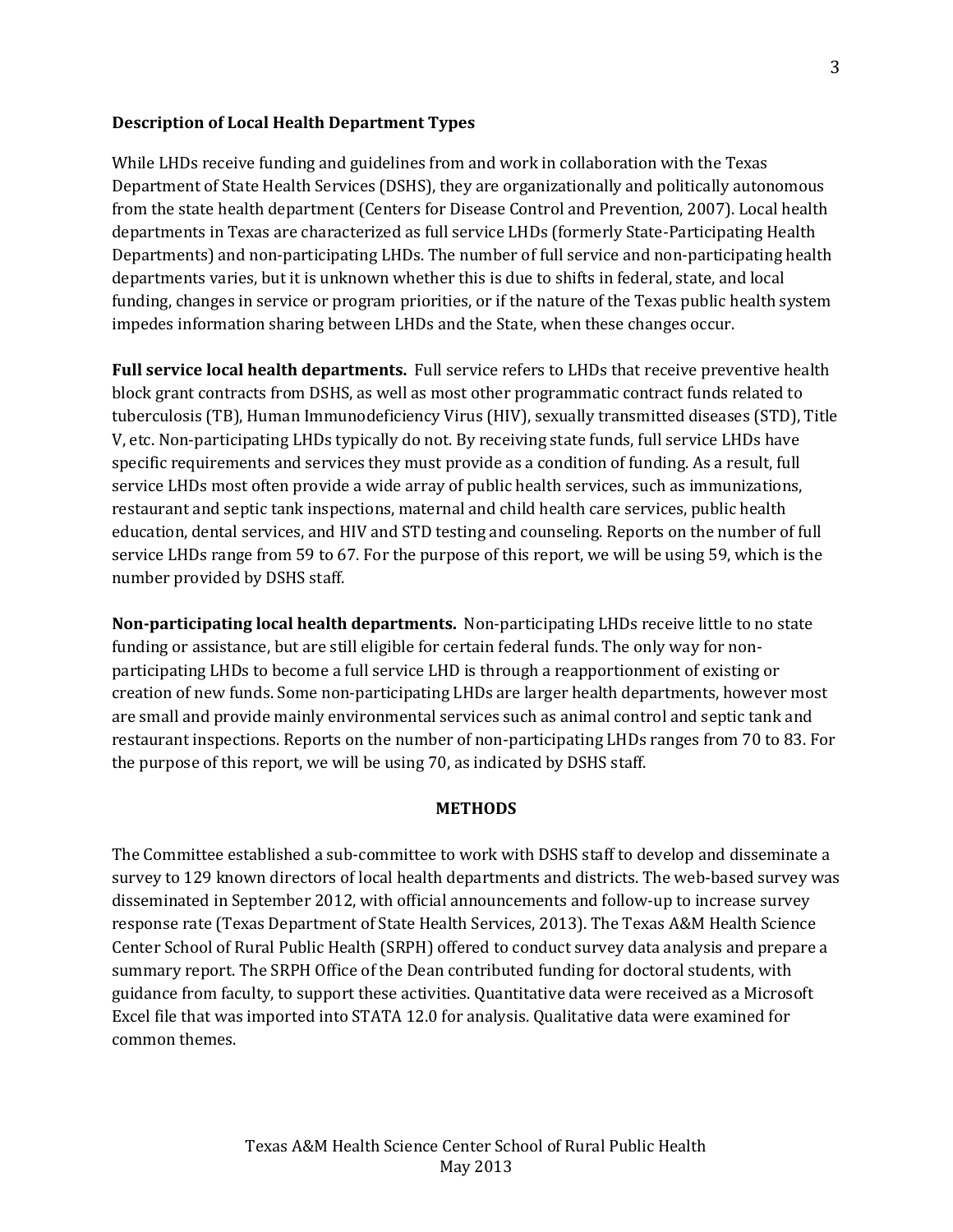## **RESULTS**

# **Local Health Department Respondent Profile**

Fifty-six LHDs responded to the survey. One survey was dropped from analysis for an incomplete response resulting in a 43 percent response rate (n=55). Forty-one respondents (75%) were from full service LHDs and 14 (25%) were from non-participating LHDs as illustrated in Figure 1. Of the original 129, 59 (46%) were full service LHDs and 70 (54%) were non-Participating LHDs. The response rate, by LHD category, was 70 percent for full service LHD and 20 percent for non-participating LHD. While the response rate was fairly high for full service LHDs, it was low for non-participating LHDs. For this reason, in part, we caution against generalizing results throughout the report.

# **Figure 1. Local Health Department Respondents by Type of Local Health Department**



**Description of local health department categories.** Local health departments are located in various types and sizes of cities, towns, and populations. Senate Bill 969 categorizes LHDs service areas as rural, midsized or urban using the following definitions:

- Urban is a municipality or county with a population of at least 250,000;
- Midsized is a municipality or county with a population greater than 50,000 but less than 250,000; and
- Rural is a municipality or county with a population of 50,000 or less (Texas Senate Bill 969, 2011).

Of the 55 respondents, fourteen (25%) LHDs were in urban locations, 29 (53%) LHDS were in midsized locations, and 12 (22%) were in rural locations. Of the 41 full service LHDs respondents, half (51%, n=21) were located in midsized populations. Thirteen (32%) served urban populations and seven (17%) served

> Texas A&M Health Science Center School of Rural Public Health May 2013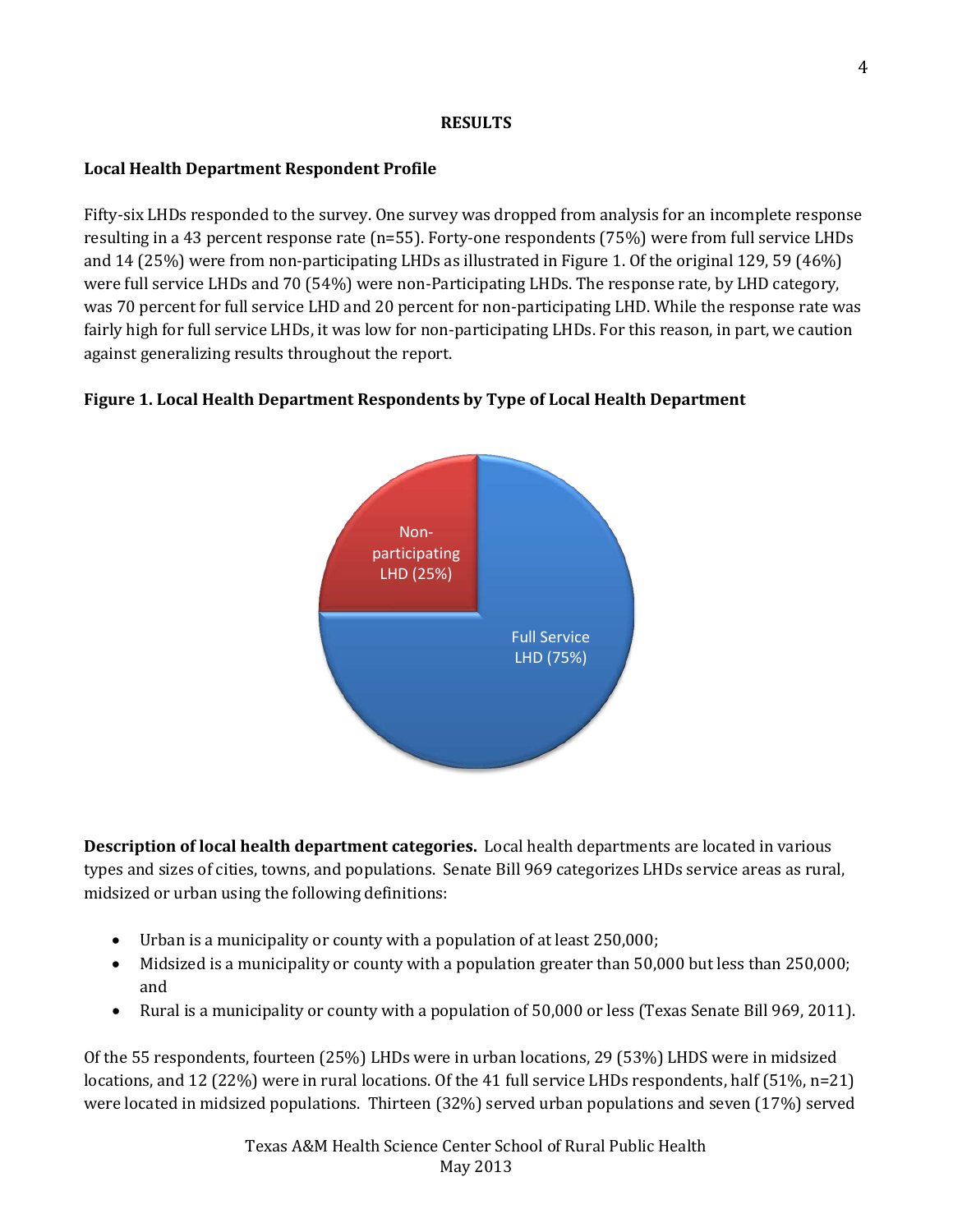rural populations. Similar proportions were found in the 14 non-participating LHD respondents. One (7%) LHD was urban, eight (57%) were midsized, and five (36%) were rural. Figure 2 shows respondents based on LHD type and category (size of population served).



## **Figure 2. Local Health Department Respondents by Category**

**Other respondent characteristics.** LHD respondent jurisdictions include county, city, county/city, districts, and multiple jurisdictions. Thirty-nine percent (n=22) are county jurisdictions; 23 percent (n=13) are city jurisdictions; 25 percent (n=14) are county/city jurisdictions; and 13 percent (7) are health districts or multijurisdictional. Figure 3 displays respondents by type of jurisdiction.

#### **Figure 3. Local Health Department Respondents by Jurisdiction Type**



The survey was sent electronically to the LHD directors but was not necessarily completed by them. Nearly half of the respondents (n=25) were LHD directors or administrators. Few (n=3) were deputy administrators or assistant directors. Other reported positions of survey respondents included nurse supervisors or directors of nursing (7%; n=4); planners or coordinators (16%; n=8); and environmental

> Texas A&M Health Science Center School of Rural Public Health May 2013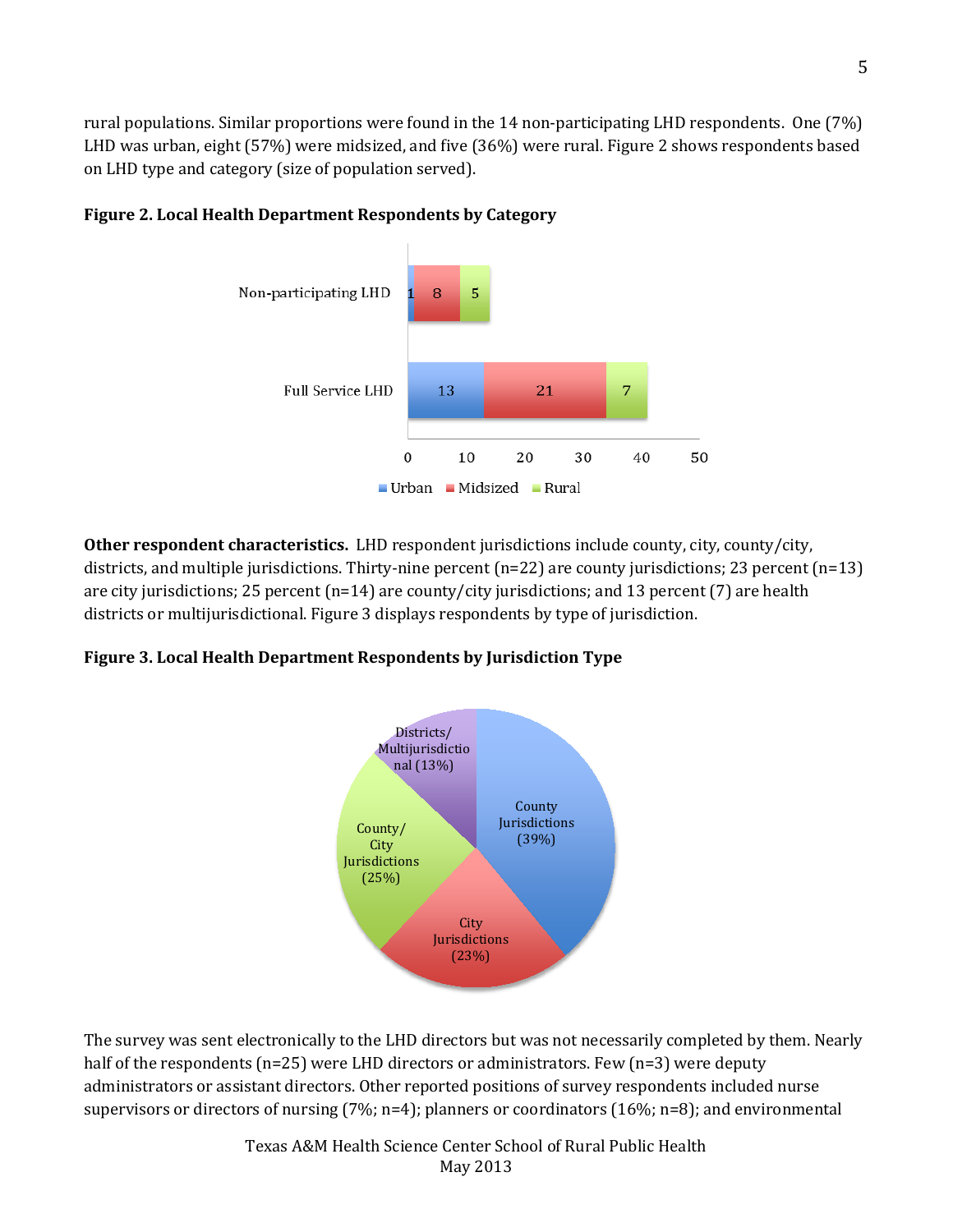managers/directors (9%; n=5). Eighteen percent of respondents (n=10) indicated an "other" position within the health department. While there was some variation in the "other" job category, the most frequent response was administrative assistant/administrative coordinator. Figure 4 depicts the variety of survey respondents.



# **Figure 4. Local Health Department Respondents by Job Category**

## **Local Health Department Programs and Services**

**Service categories.** Public health programs and services offered at LHDs encompass a wide array of service categories and vary from department to department, as do the activities within each service category. Service categories included in the survey were immunization services; tuberculosis services; HIV/STD services; disease surveillance and epidemiologic services; community preparedness services; laboratory services; public health regulatory services; direct clinical care services; WIC services; and oral/dental health services.

The most commonly provided service categories reported by the 55 respondents were immunization services (92%), community preparedness services (78%), disease surveillance and epidemiologic services (76%), public health regulatory services (76%), HIV/STD services (71%), and public health regulatory services (76%). Approximately half of the respondents reported provision of tuberculosis services (69%), direct clinical care services (46%), WIC services (46%), and laboratory services (37%). Oral/dental health services was the least reported service with only 16 percent (n=9) reporting provision of this service. Figure 5 shows the percentage of local health department respondents that reported provision of the different public health service categories. Each of the service categories and the associated activities will be described in more detail throughout the report.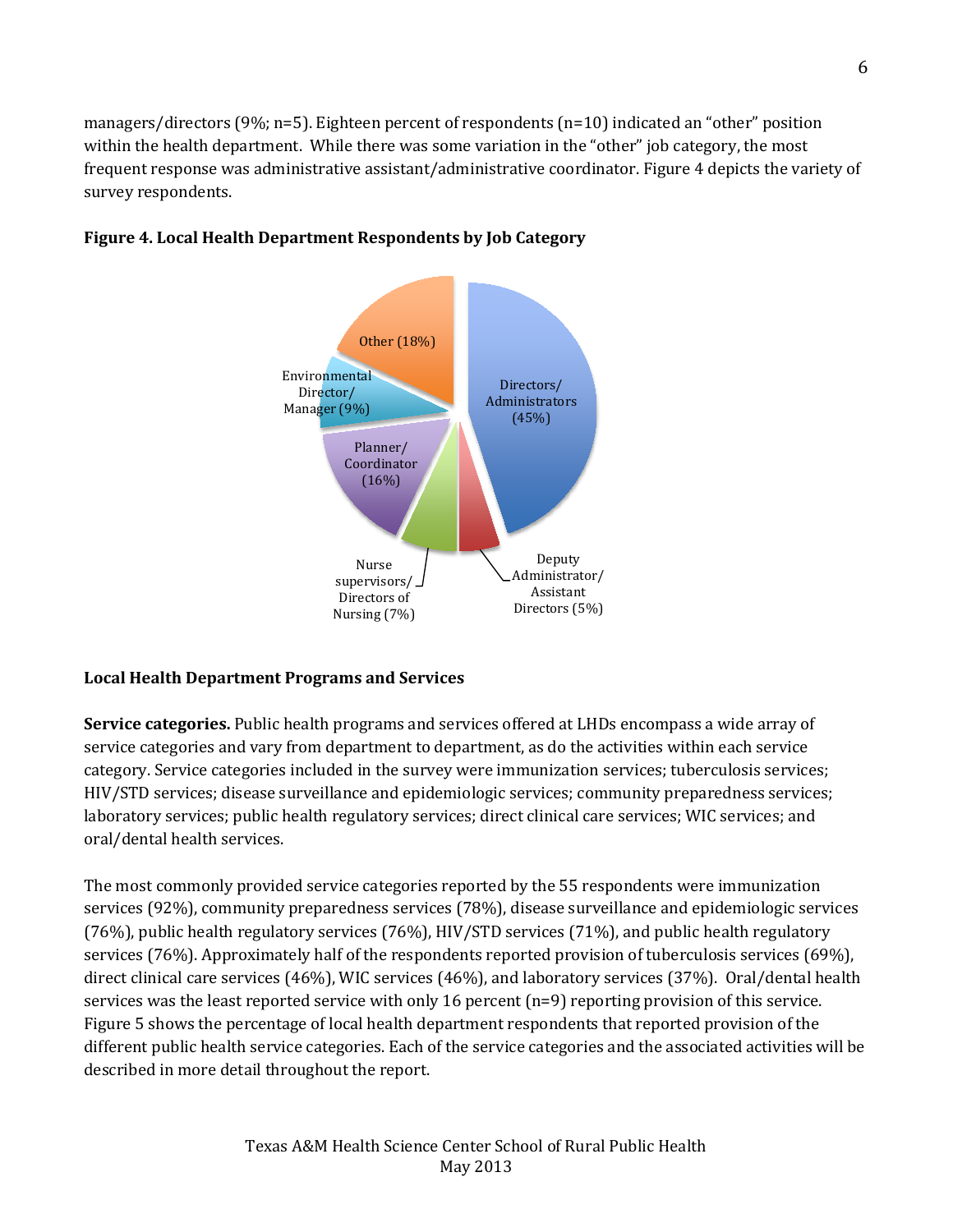

## **Figure 5. Public Health Services Provided by Respondent LHDs**

Figure 6 below illustrates the percentage of local health departments that provide public health services by LHD category. Fewer non-participating LHDs reported provision of the same services reported by full service LHDs, however, this is not unexpected given the distribution of respondents from non-participating and full service LHDs. Similar comparisons are made in Figure 7 which provides a breakdown of each service category by LHD survey respondents' service population type – rural, midsized, or urban.



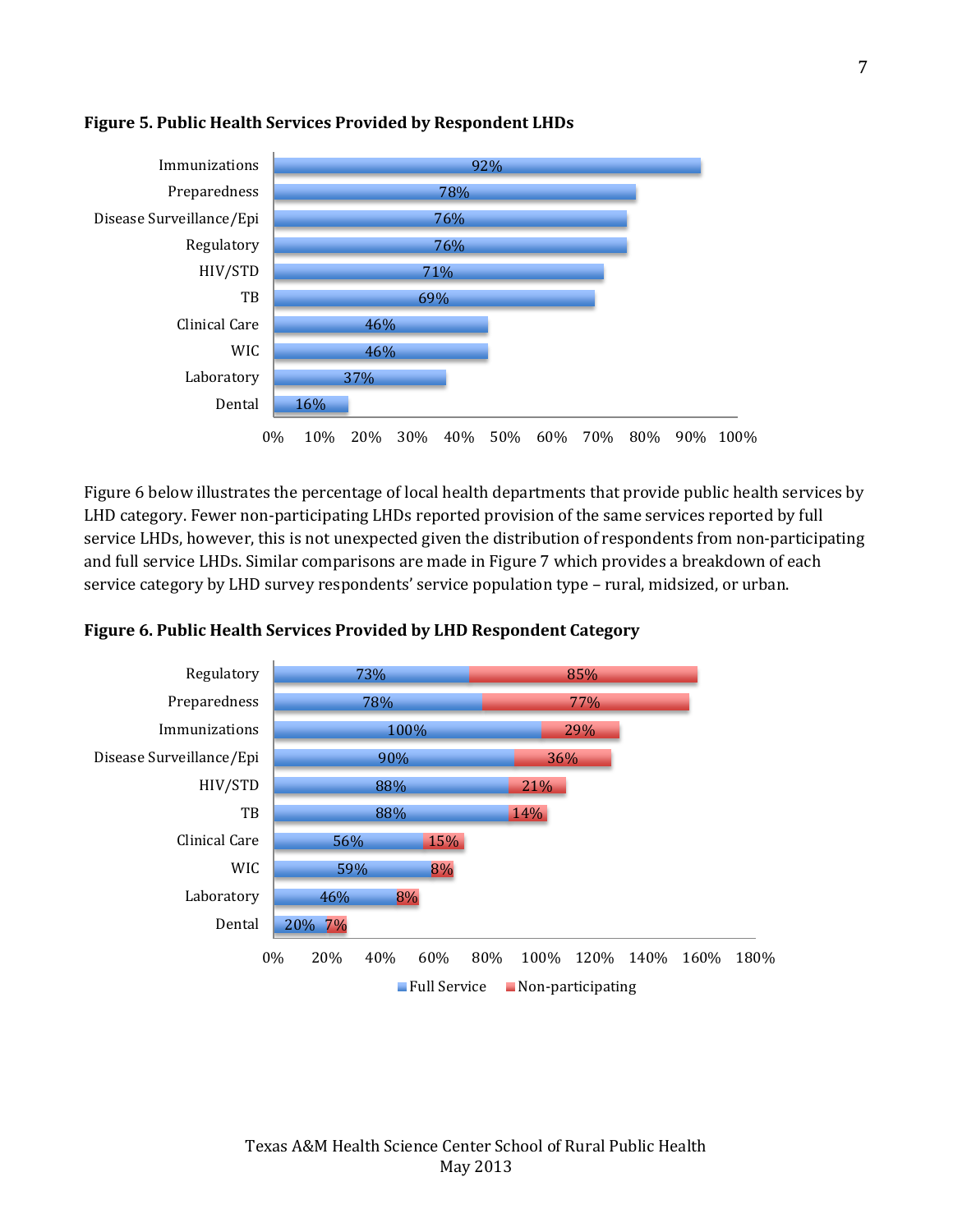

## **Figure 7. Public Health Services Provided by LHD Respondent Category**

**Funding sources.** Funding for Texas public health programs comes from multiple sources, including direct federal funding, state funding, through contracts with Texas Department of State Health Services (DSHS) and other state agencies, local funding, and other funding.

State funding includes contracts with a mix of state and federal funds. Previous DSHS reports indicate funding primarily comprises two sources: approximately one-quarter from the Preventive Health and Human Services (PHHS) block grant from the Centers for Disease Control and Prevention and threequarters from state general revenue. Local funding comprises city and/or county funding. Other funding sources included program revenue or fees for services, as well as private/nonprofit grants, donations, or foundation funds. Funding sources and amounts were based on Fiscal Year 2011 (Sept. 1, 2010 through Aug. 31, 2011). For all services except laboratory services and regulatory services, respondents were asked if DSHS was the organization's only source of funding for that particular service.

If a respondent LHD only received DSHS funding for a service, they were not asked the remaining questions about other sources of funding *or* the associated service category activities. If the respondent answered no (i.e., DSHS is *not* the sole source of funding), follow up questions asked them to identify the types of funding that support the service, including DSHS contracts, other state funding, direct federal funding, local funding, and other funding. While it was the intention of the Committee for respondents to include federal flow through dollars as state contract funds, it cannot be verified that all respondents answered this way.

According to the respondent LHDs, overall funding amounts, from all sources, ranged from \$100.00 to just under \$107,000,000. Nearly one-third (32%; n=18) of LHD respondents reported budgets totaling less than \$1,000,000. Sixteen LHDs (29%) reported budgets between \$1,000,000 and \$2,999,999. Twenty-two LHD respondents (39%) indicated a total budget of greater than or equal to \$3,000,000.

Ten responding LHDs (18%) reported direct federal funding; nine were full service LHDs and one was a non-participating LHDs. Six were urban, full service LHDs, three were midsized, full service, and one was a midsized, non-participating LHD. Ten LHDs (18%) do not receive any state funding. One was a midsized,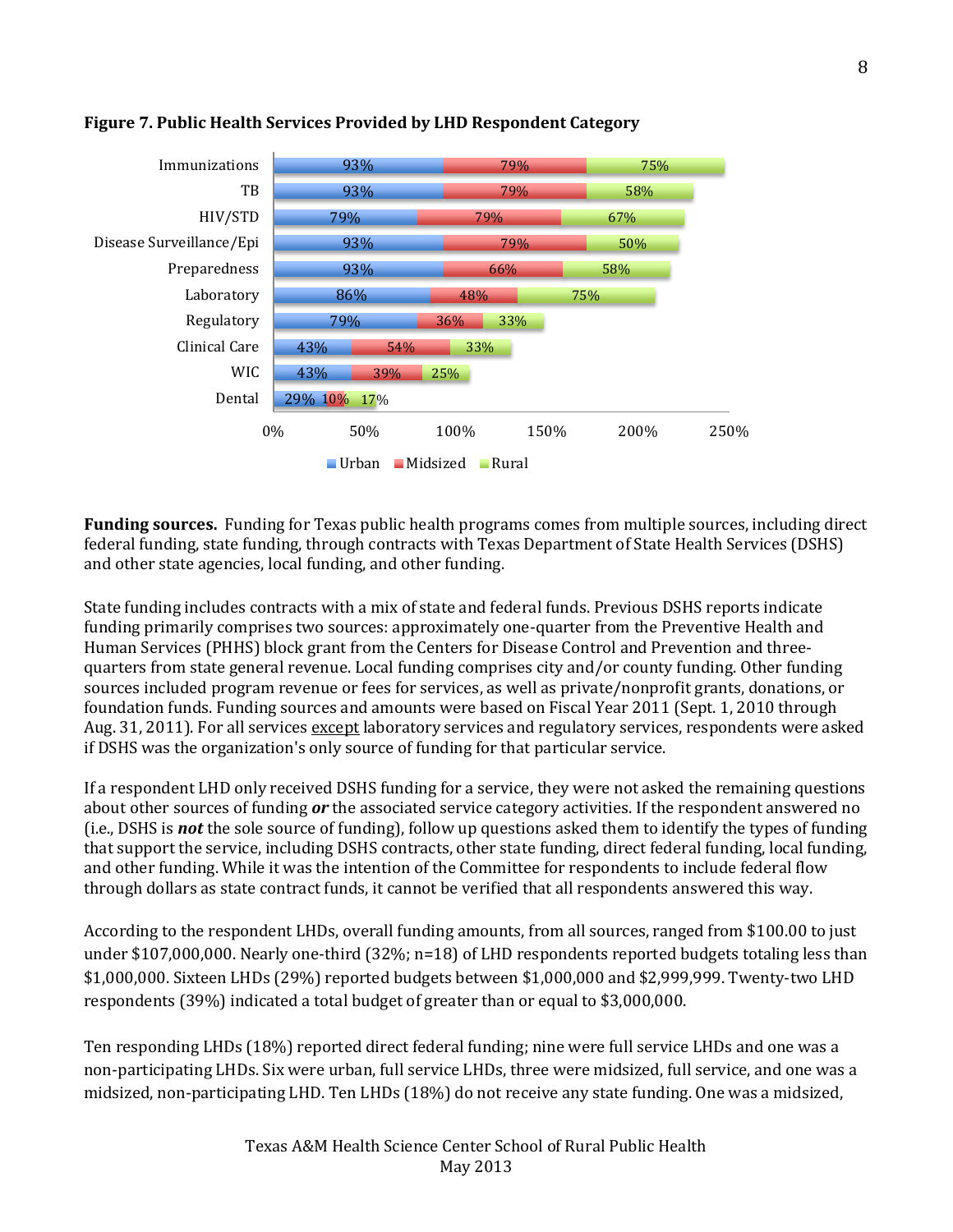full service LHD, one is an urban, non-participating, five are midsized, non-participating, and three are rural, non-participating LHDs. Five non-participating LHDs receive some state funding. Only three LHDs (5%) do not receive any local funding, one of which is a non-participating LHD and two of which are full service LHDs. Nineteen LHDs (34%) receive funding from other sources, such as program revenue, private grants, non-profit grants, donations, or foundation funds. Eight of these LHDs are non-participating and eleven are full services LHDs. Figure 8 shows LHD respondents by funding source. Figure 9 shows the percentage of LHDs, by type, that receive funding by source.



# **Figure 8. Total LHD Respondent Funding by Source**





# **Local Health Department Reported Service Descriptions**

**Immunization services.** Forty-five survey respondents (82%) reported providing immunization services. Ninety-one percent are full service LHDs  $(n=41)$  and 9 percent are non-participating LHDs  $(n=4)$ . Most responding LHDs reported they serve midsized populations (51%; n=23), 20 percent serve rural areas (n=9), and 29 percent serve urban areas (n=13).

*Funding sources for immunization services.* DSHS serves as the sole funding source for 22 percent (n=10) of respondents who provide immunization services. Of those who provide immunization services, 90 percent were full service LHDs. Analysis found that sole funding from DSHS contracts was most commonly reported

> Texas A&M Health Science Center School of Rural Public Health May 2013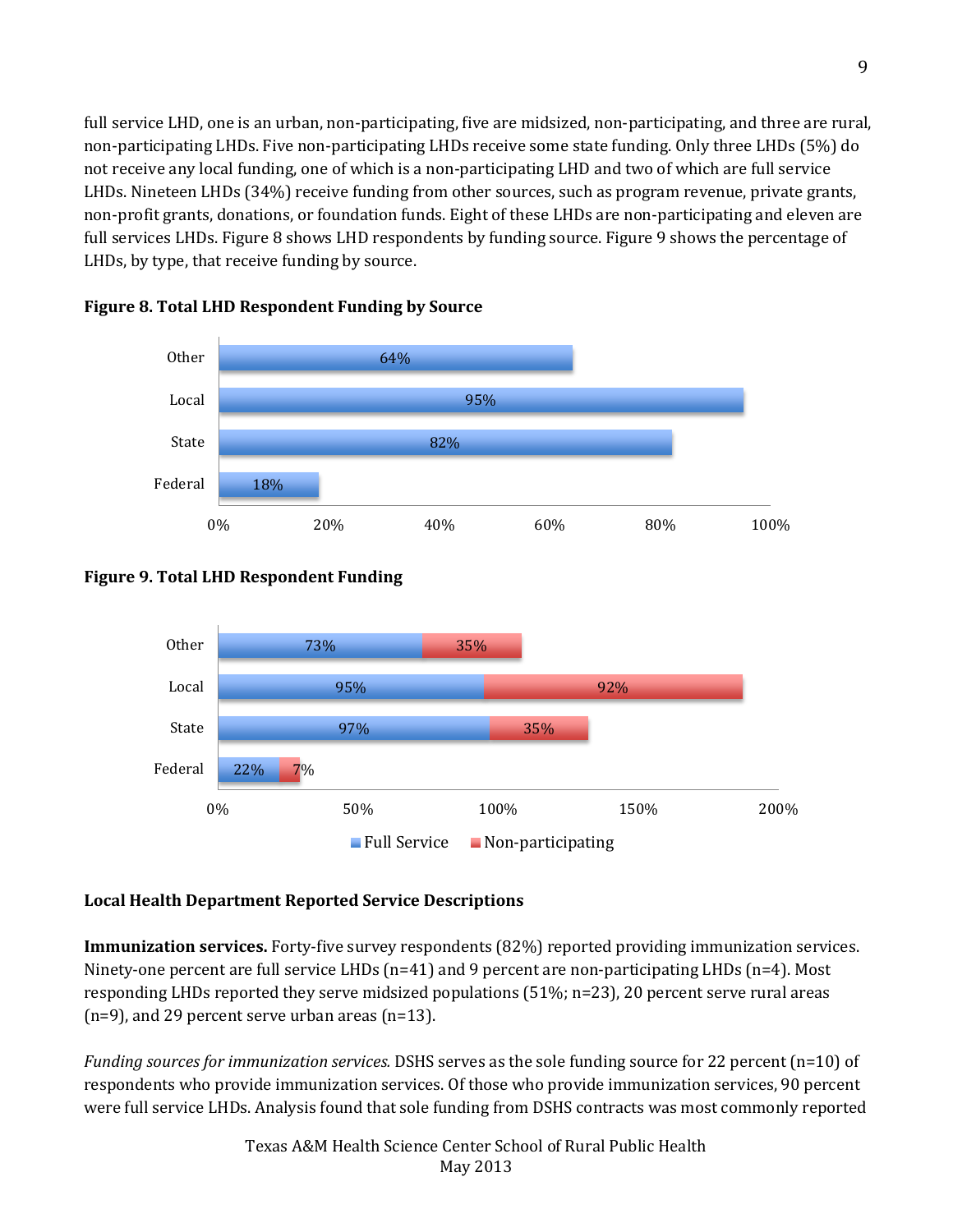by LHDs serving midsized populations (80%) than those serving rural or urban areas (10%, each). For those reporting additional funding sources (n=35), the most commonly reported sources for immunization services were other DSHS contracts (86%) and local sources (89%). When examined by LHD type, full service LHDs were more likely than non-participating LHDs to report receipt of all additional types of funding. Figure 10 shows the distribution of types of funding sources by LHD category.

| (IL-99)             |              |                         |                  |              |                      |  |  |  |
|---------------------|--------------|-------------------------|------------------|--------------|----------------------|--|--|--|
|                     | <b>DSHS</b>  | <b>Other</b>            | <b>Direct</b>    | Local $(\%)$ | <b>Other Sources</b> |  |  |  |
|                     | Contract (%) | State $(\%)$            | Federal (%)      |              | (%)                  |  |  |  |
| <b>Type</b>         |              |                         |                  |              |                      |  |  |  |
| <b>Full Service</b> | 93           | 67                      | 100              | 94           | 96                   |  |  |  |
| $n=32$              |              |                         |                  |              |                      |  |  |  |
| Non-participating   | 7            | 33                      | $\boldsymbol{0}$ | 6            | $\overline{4}$       |  |  |  |
| $n=3$               |              |                         |                  |              |                      |  |  |  |
| Category            |              |                         |                  |              |                      |  |  |  |
| <b>Urban</b>        | 33           | $\boldsymbol{0}$<br>100 |                  | 36           | 17                   |  |  |  |
| $n=12$              |              |                         |                  |              |                      |  |  |  |
| <b>Midsized</b>     | 47           |                         | $\boldsymbol{0}$ | 42           |                      |  |  |  |
| $n=15$              |              | 67                      |                  |              | 50                   |  |  |  |
| Rural               | 20           |                         |                  |              | 33                   |  |  |  |
| $n=8$               |              | 33                      | $\boldsymbol{0}$ | 23           |                      |  |  |  |

**Figure 10. Reported Sources of Immunization Service Funding if Not Solely Funded by DSHS \* (n=35)**

\* Data reported is the percentage of LHDs reporting each funding source, not dollar amounts from those sources.

For those receiving immunization funding from multiple sources, over half (n=19) reported receiving such funding from four additional sources with a mean of three funding sources. Figure 11 shows the percentage of local health department respondents, not solely funded by DSHS, by number of funding sources. Full service LHDs were most likely to report more than one source of funding while non-participating LHDs were most likely to report only one additional source, which most frequently was from other state agency contracts for immunization services. A greater percentage of midsized LHDs have multiple sources of funding compared to urban and rural LHDs.



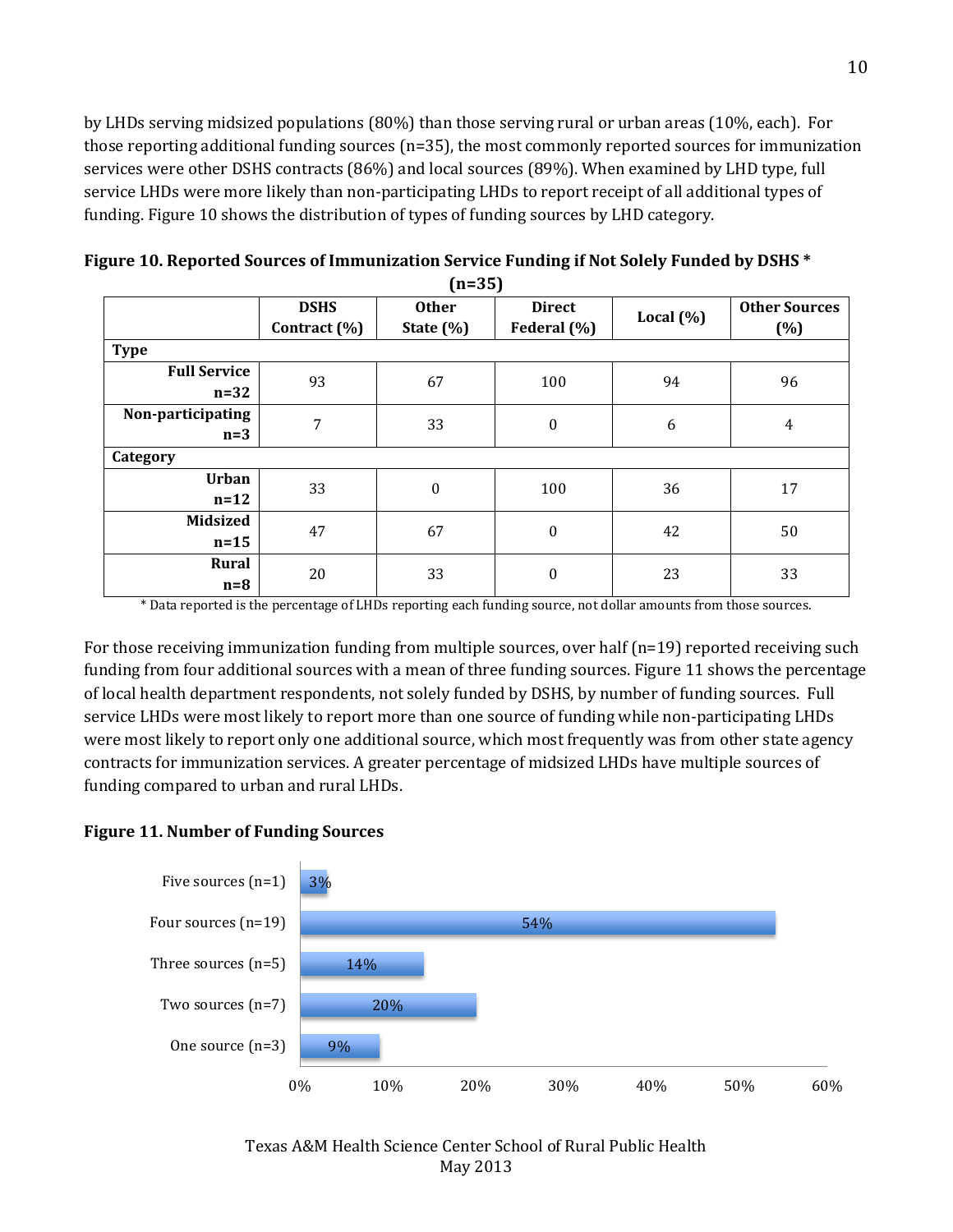*Immunization services.* Immunization services examined in this survey included assessment of immunization compliance, investigating vaccine preventable diseases, reporting adverse events, administering vaccines, conducting case management of perinatal Hepatitis B, managing local Texas Vaccines for Children programs, performing ImmTrac activities, conducting education/information outreach, and assessing WIC immunization compliance. Only one service was offered by all 35 LHDs that reported provision of immunization services – administration of vaccines. The number of services offered by LHDs ranged from zero to eight, with a mean of seven services. Full service LHDs were more likely to provide a larger range of services than non-participating LHDs. The distribution of other immunization services is shown in Figure 12.



## **Figure 12. Immunization Services Provided by Local Health Departments**

The survey asked participants to write in additional services provided related to immunization services that did not fall within the purview of the services listed in the survey. Other immunization services reported included providing immunization audits for independent school districts (ISDs) and day care centers, providing immunizations services to WIC clients, and participating in the National Electronic Disease Surveillance System (NEDSS).

When immunization services were analyzed against number of funding sources, the greater the number of services provided, the greater the number of additional funding sources were reported by responding LHDs (see Figure 13). As displayed in the table below and reported above, few LHDs reported receiving only one or two additional funding sources.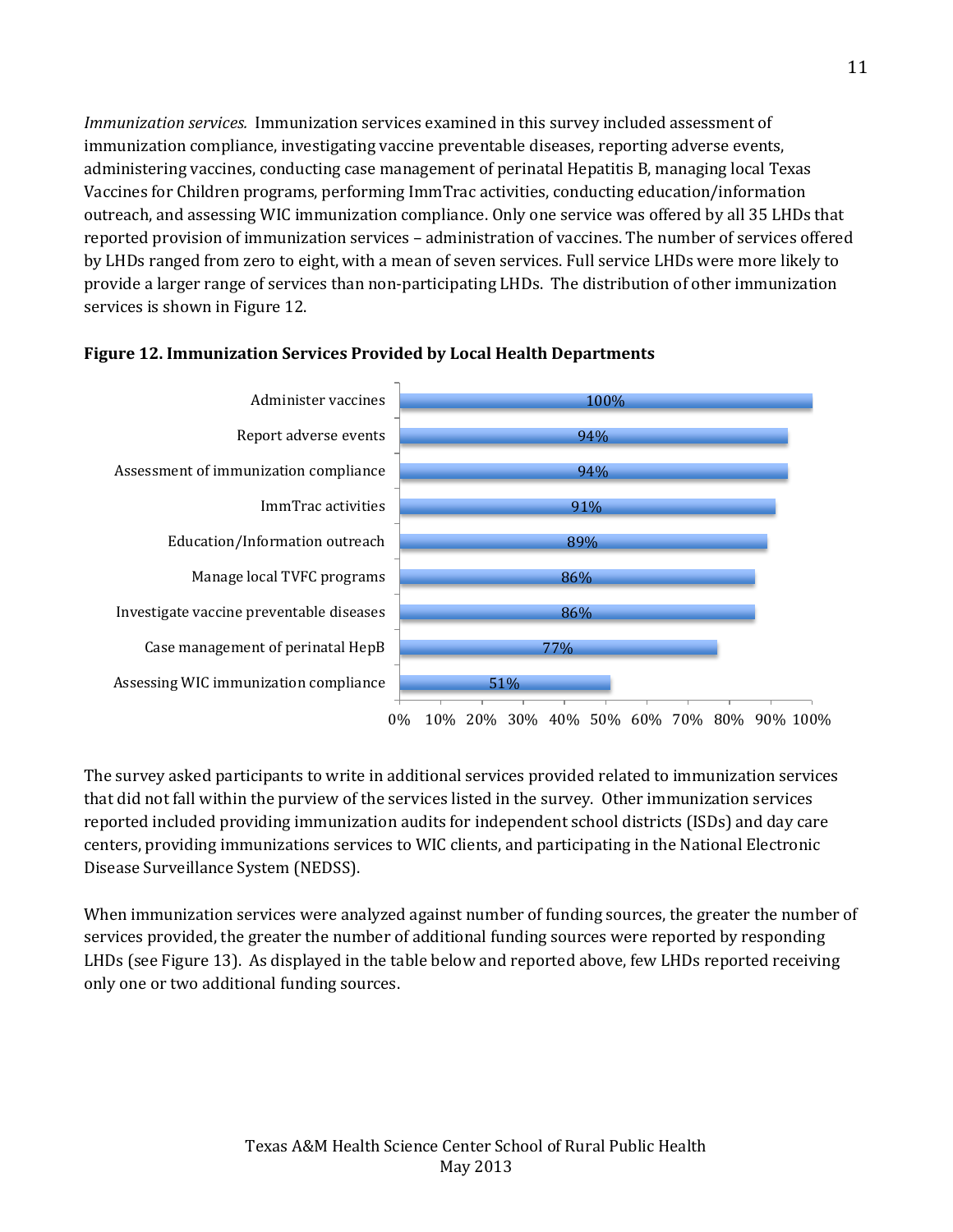|                   | 1 Source<br>$n=2$ | 2 Sources<br>$n=7$ | 3 Sources<br>$n=4$ | <b>4 Sources</b><br>$n=19$ | <b>5 Sources</b><br>$n=1$ |
|-------------------|-------------------|--------------------|--------------------|----------------------------|---------------------------|
| 1 Service         |                   |                    |                    |                            |                           |
| 2 Services        |                   |                    |                    |                            |                           |
| 3 Services        |                   |                    |                    |                            |                           |
| <b>4 Services</b> |                   |                    |                    |                            |                           |
| <b>5 Services</b> |                   |                    |                    |                            |                           |
| <b>6 Services</b> |                   |                    |                    |                            |                           |
| <b>7 Services</b> |                   |                    |                    | 10                         |                           |
| <b>8 Services</b> |                   |                    |                    |                            |                           |

**Figure 13. Number of Immunization Services Provided by Number of Funding Sources** 

**Tuberculosis services.** Thirty-eight survey respondents (69%) reported providing tuberculosis services. Of those providing tuberculosis services, 95 percent were full service LHDs (n=36) and 5 percent were nonparticipating LHDs (n=2). Forty-five percent serve midsized populations (n=17), 24 percent serve rural areas (n=9), and 31 percent serve urban areas (n=12).

*Funding sources for tuberculosis services.* DSHS was reported as the sole source of funding for 18 percent of LHD (n=7) respondents who provide tuberculosis services, all of which were full service LHDs. DSHS contracts were somewhat more equal among urban, midsized and rural for tuberculosis services, with a distribution of 29, 43, and 29 percent, respectively. For those reporting additional funding sources (n=31), the most commonly reported sources for tuberculosis services were local sources (97%), other funding (49%), and DSHS contracts (26%). Direct federal funding was only reported as a funding source in full service LHDs and in LHDs serving urban populations. Midsized, rural and urban LHDs all reported funding from DSHS contracts, local funding, and other income for tuberculosis services, with fewer rural LHDs receiving funding than urban and midsized LHDs. A greater proportion of midsized LHDs receive funding from all three sources. Figure 14 shows the distribution of other funding sources by LHD category and type.

|                     | <b>DSHS</b><br>Contract (%) | <b>Other</b><br>State $(\%)$ | <b>Direct</b><br>Federal (%) | Local $(\%)$ | <b>Other Sources</b><br>(%) |
|---------------------|-----------------------------|------------------------------|------------------------------|--------------|-----------------------------|
| <b>Type</b>         |                             |                              |                              |              |                             |
| <b>Full Service</b> | 96                          | $\boldsymbol{0}$             | 100                          | 93           | 100                         |
| $n=29$              |                             |                              |                              |              |                             |
| Non-participating   | $\overline{4}$              | $\boldsymbol{0}$             | $\boldsymbol{0}$             | 7            | $\boldsymbol{0}$            |
| $n=2$               |                             |                              |                              |              |                             |
| Category            |                             |                              |                              |              |                             |
| <b>Urban</b>        | 43                          | $\boldsymbol{0}$             | 100                          | 33           | 27                          |
| $n=10$              |                             |                              |                              |              |                             |
| <b>Midsized</b>     | 43                          | $\boldsymbol{0}$             | $\boldsymbol{0}$             | 47           | 53                          |
| $n=14$              |                             |                              |                              |              |                             |
| <b>Rural</b>        | 13                          | $\boldsymbol{0}$             | $\boldsymbol{0}$             | 20           | 20                          |
| $n=7$               |                             |                              |                              |              |                             |

**Figure 14. Reported Sources of Tuberculosis Funding if Not Solely Funded by DSHS \* (n=31)**

\* Data reported is the percentage of LHDs reporting each funding source, not dollar amounts from those sources.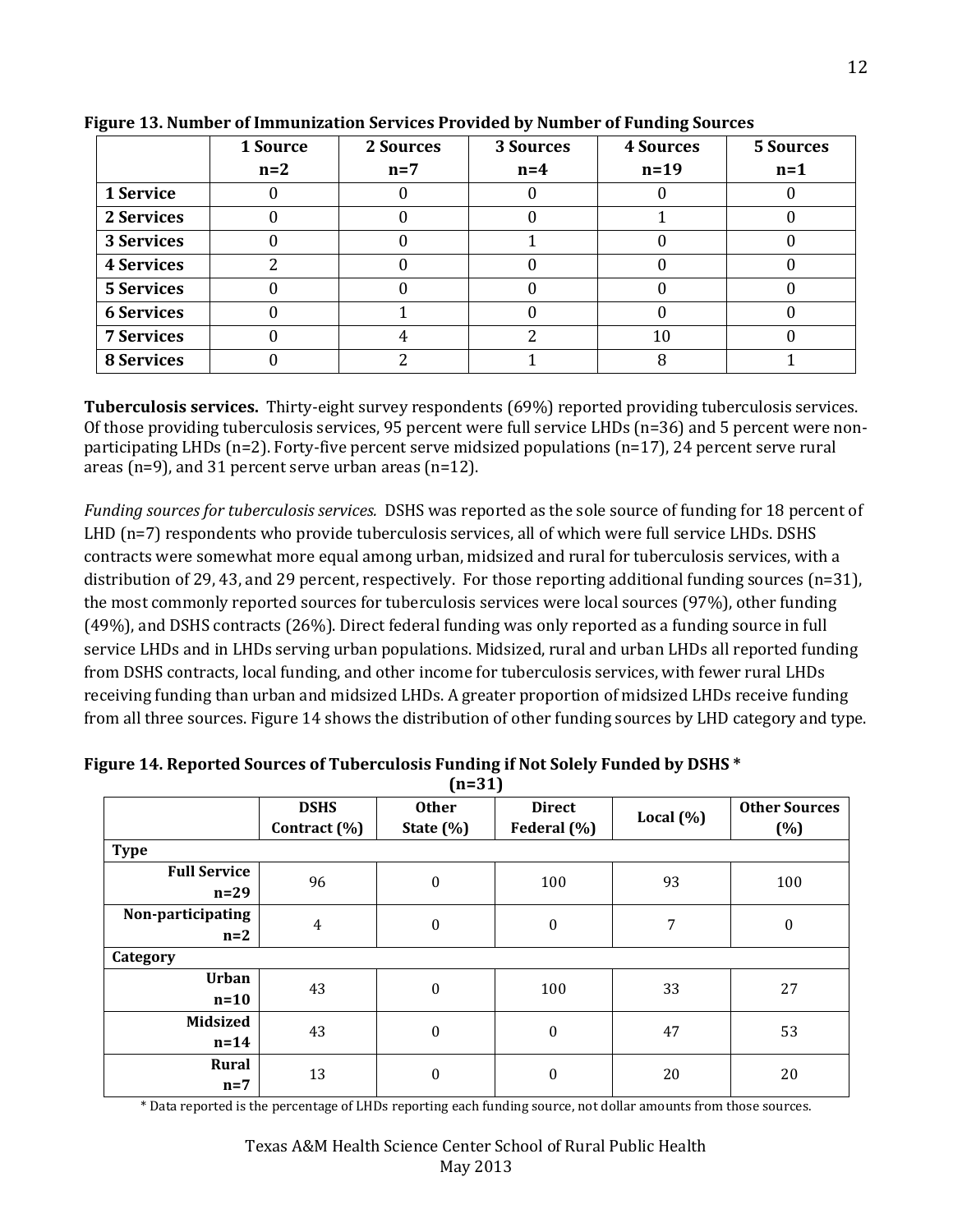A greater proportion of local health departments reported two or four sources for tuberculosis funding (39% and 35%, respectively). Figure 15 shows the percentage of LHDS which receive funding from multiple sources. Full service LHDs were more likely to have multiple funding sources. A greater percentage of non-participating LHDs only had one source, which are local sources or DSHS contracts.



## **Figure 15. Number of Funding Sources**

*Tuberculosis services.* Tuberculosis services examined in this survey included disease and contact investigation, health authority warning and quarantines, medical director reviews of TB clinic charts/records, registered nurse-run TB clinics under a medical doctor's standing direct orders, screening for high risk individuals, latent TB infection management, TB case management, direct observed therapy, laboratory services, pharmacy services, and TB outreach to the community and providers.

The number of services offered by LHDs ranged from one to eleven, with a mean of nine services provided. The two most commonly reported services were disease and contact investigation and health authority warning and quarantines. The least commonly reported tuberculosis service reported by respondents was pharmacy and laboratory services (40% of respondents each). Figure 16 displays the percentage of respondents providing each of the tuberculosis services. In the case of each of these services, full service LHDs were much more likely to provide a large range of services compared to non-participating LHDs.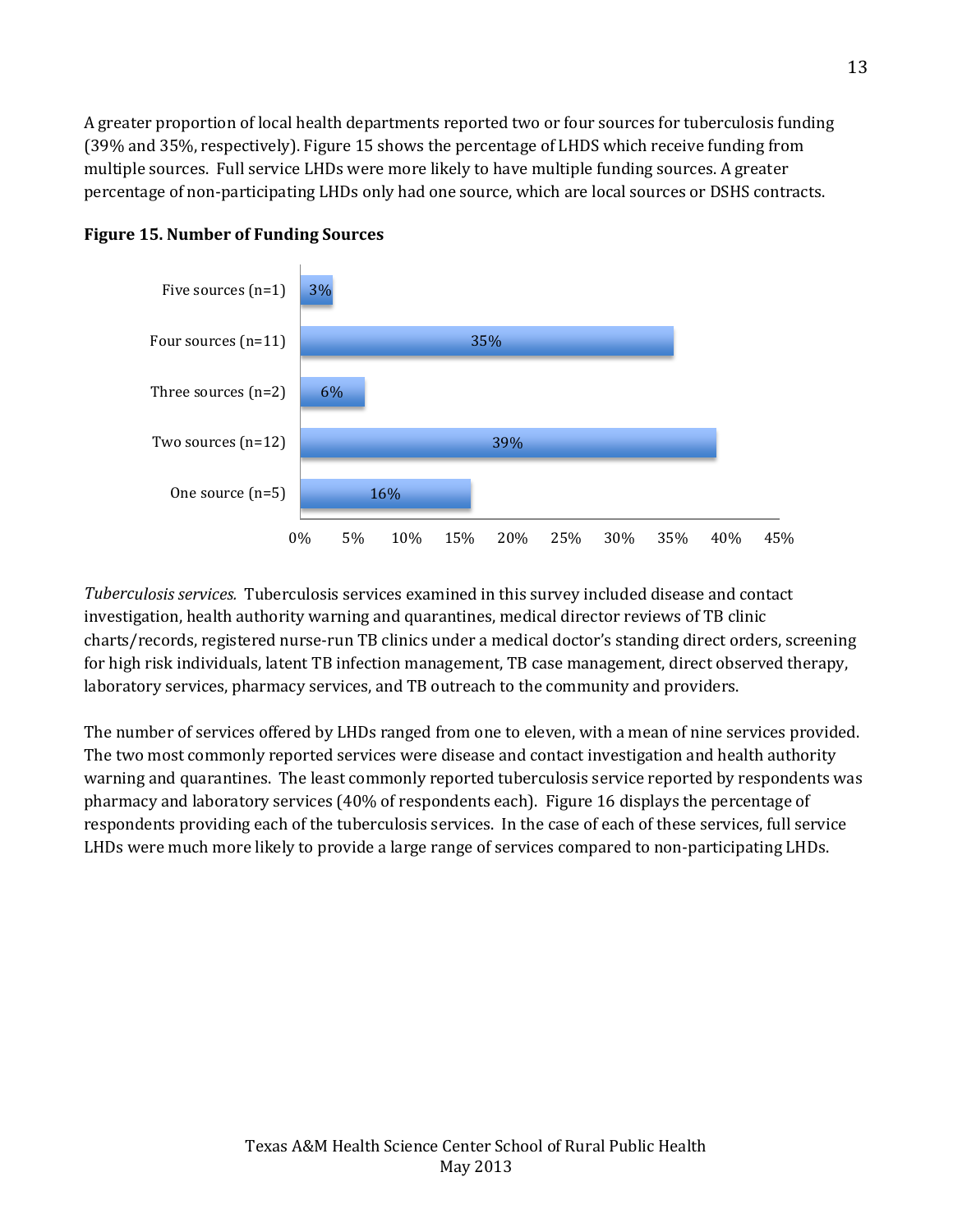

## **Figure 16. Tuberculosis Services Provided by Local Health Departments**

Other tuberculosis services reported in addition to the core tuberculosis services listed by respondents included targeted testing, bi-national programs and activities, correctional facility/county jail services, LVN run clinic under MD SDO'S, food pantry services for TB patients and families in isolation, and human services referrals for other services, e.g. housing.

Similar to immunization services, when the number of tuberculosis services provided is analyzed by the number of tuberculosis funding sources received, as the number of services provided increases, so does the number of funding sources. Health departments offering seven or more of the 11 tuberculosis services were the only health departments to also receive funding from three or more services. Further breakdown of services and funding sources can be found in Figure 17.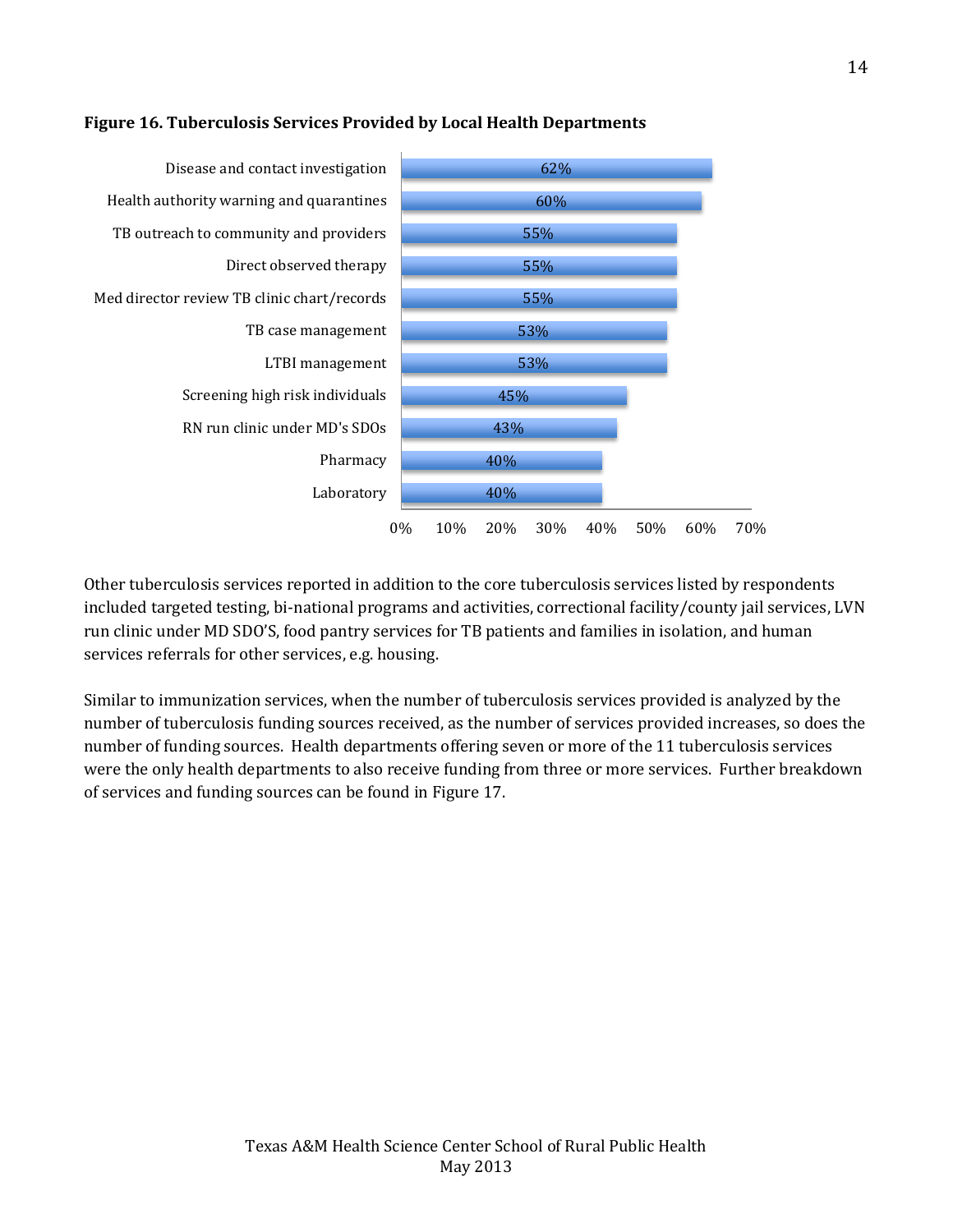|                    | 1 Source | 2 Sources | 3 Sources | <b>4 Sources</b> | <b>5 Sources</b> |
|--------------------|----------|-----------|-----------|------------------|------------------|
|                    | $n=4$    | $n=12$    | $n=2$     | $n=11$           | $n=1$            |
| 1 Service          |          |           |           |                  |                  |
| 2 Services         |          |           |           |                  |                  |
| 3 Services         |          | 0         |           |                  |                  |
| <b>4 Services</b>  | 0        |           | 0         |                  |                  |
| <b>5 Services</b>  |          |           |           |                  |                  |
| <b>6 Services</b>  |          |           |           |                  |                  |
| <b>7 Services</b>  |          |           |           |                  |                  |
| <b>8 Services</b>  |          | 2         |           |                  |                  |
| <b>9 Services</b>  |          | 2         |           |                  |                  |
| <b>10 Services</b> |          | 4         |           |                  |                  |
| <b>11 Services</b> |          | 2         |           |                  |                  |

**Figure 17. Number of Tuberculosis Services Provided by Number of Tuberculosis Funding Sources (n=30)**

**HIV/STD services.** Thirty-nine survey respondents (71%) reported providing HIV/STD services. Most (92%; n=36) were full service LHDs and 8 percent were non-participating LHDs. Nearly half (49%) serve midsized populations (n=19), 18 percent serve rural areas (n=7), and 33 percent serve urban areas (n=13).

*HIV/STD funding sources.* DSHS is the sole source of funding for 28 percent of LHD respondents (n=11) who provide HIV/STD services; all of which were full service LHDs. Seventy-three percent of those solely funded by DSHS served midsized populations (n=8), 9 percent served rural (n=1), and 18 percent were urban (n=2). For those reporting additional funding sources (n=28), the most commonly reported sources for HIV/STD services came through local funding (93%), followed by other sources (39%) and DSHS contracts (32%). By LHD type, full service LHDs were more likely than non-participating to receive funding from all five possible additional funding sources. Midsized and urban LHDs more frequently reported receiving HIV/STD funding from DSHS contracts. LHDs which provide HIV/STD services reported an average of two additional funding sources if not solely funded by DSHS. Figure 18 shows the distribution of additional funding sources by LHD category and type.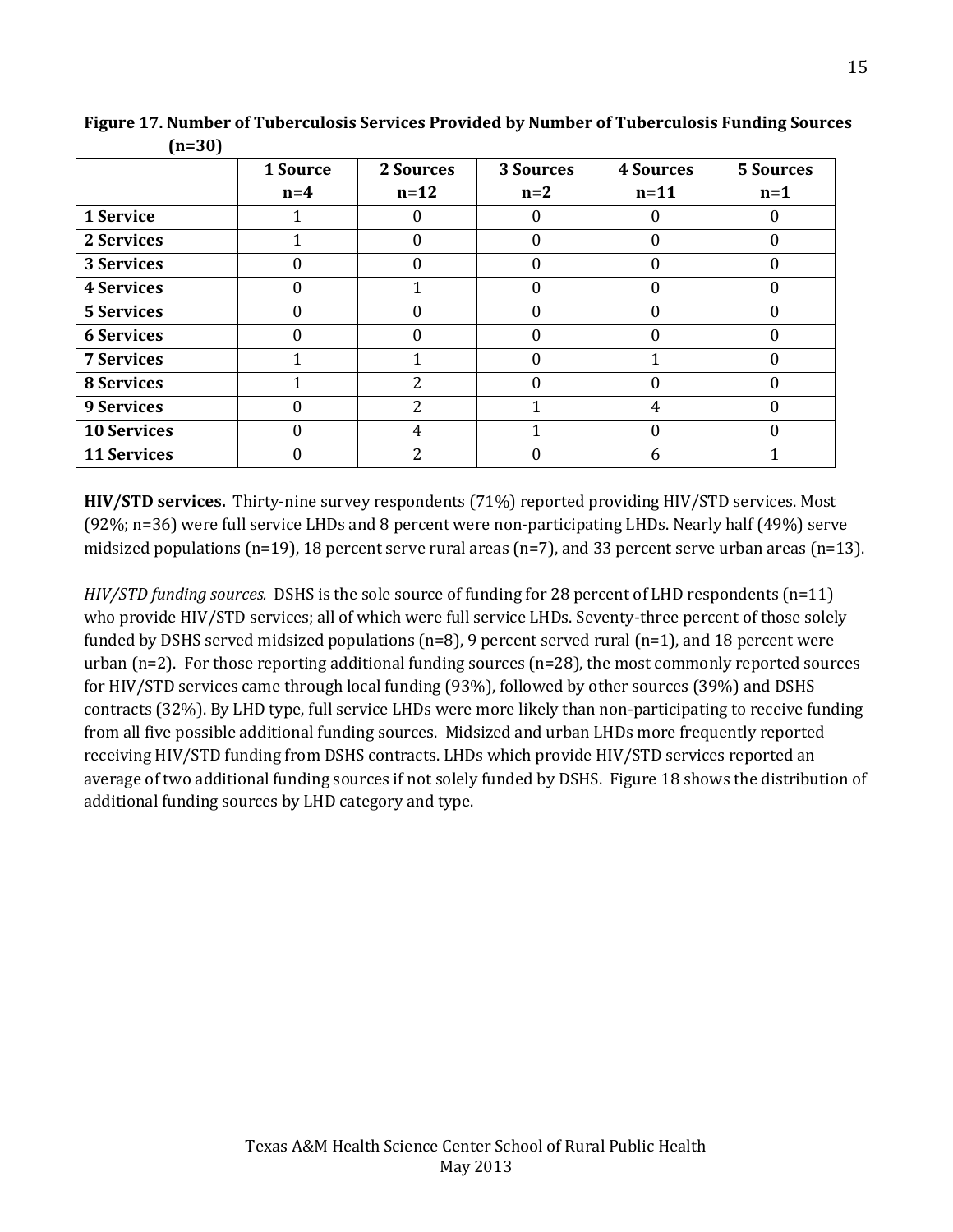| (11–40)                       |                             |                               |                              |              |                             |  |  |
|-------------------------------|-----------------------------|-------------------------------|------------------------------|--------------|-----------------------------|--|--|
|                               | <b>DSHS</b><br>Contract (%) | <b>Other</b><br>State $(\% )$ | <b>Direct</b><br>Federal (%) | Local $(\%)$ | <b>Other Sources</b><br>(%) |  |  |
| <b>Type</b>                   |                             |                               |                              |              |                             |  |  |
| <b>Full Service</b><br>$n=25$ | 91                          | 100                           | 100                          | 88           | 91                          |  |  |
| Non-participating<br>$n=3$    | 9                           | $\boldsymbol{0}$              | $\boldsymbol{0}$             | 12           | 9                           |  |  |
| Category                      |                             |                               |                              |              |                             |  |  |
| <b>Urban</b><br>$n=11$        | 45                          | $\mathbf{0}$                  | 0                            | 19           | 27                          |  |  |
| <b>Midsized</b><br>$n=11$     | 45                          | 100                           | $\boldsymbol{0}$             | 42           | 45                          |  |  |
| Rural<br>$n=6$                | 9                           | $\boldsymbol{0}$              | 100                          | 38           | 27                          |  |  |

**Figure 18. Reported Sources of Funding for HIV/STD Services if Not Solely Funded by DSHS \* (n=28)** 

\* Data reported is the percentage of LHDs reporting each funding source, not dollar amounts from those sources.

For those receiving HIV/STD funding from sources other than DSHS alone, most received funding from three or less additional sources. Figure 19 shows the percentage of local health department respondents, not solely funded by DSHS, by number of funding sources. Full service LHDs are more likely to report having funding from multiple sources and rural LHDs were more likely to receive funding from fewer sources.

#### **Figure 19. Number of Funding Sources**



*HIV/STD services.* HIV/STD services examined in this survey include HIV/STD program activities, community wide planning/task force collaboration, assessment, services coordination, laboratory services, pharmacy services, clinical services, disease surveillance, epidemiological analysis, public information and education, medical provider and lab education, outbreak management and response, public health follow up, targeted testing of venues that may yield new HIV/STD cases, and referral and service linkage services.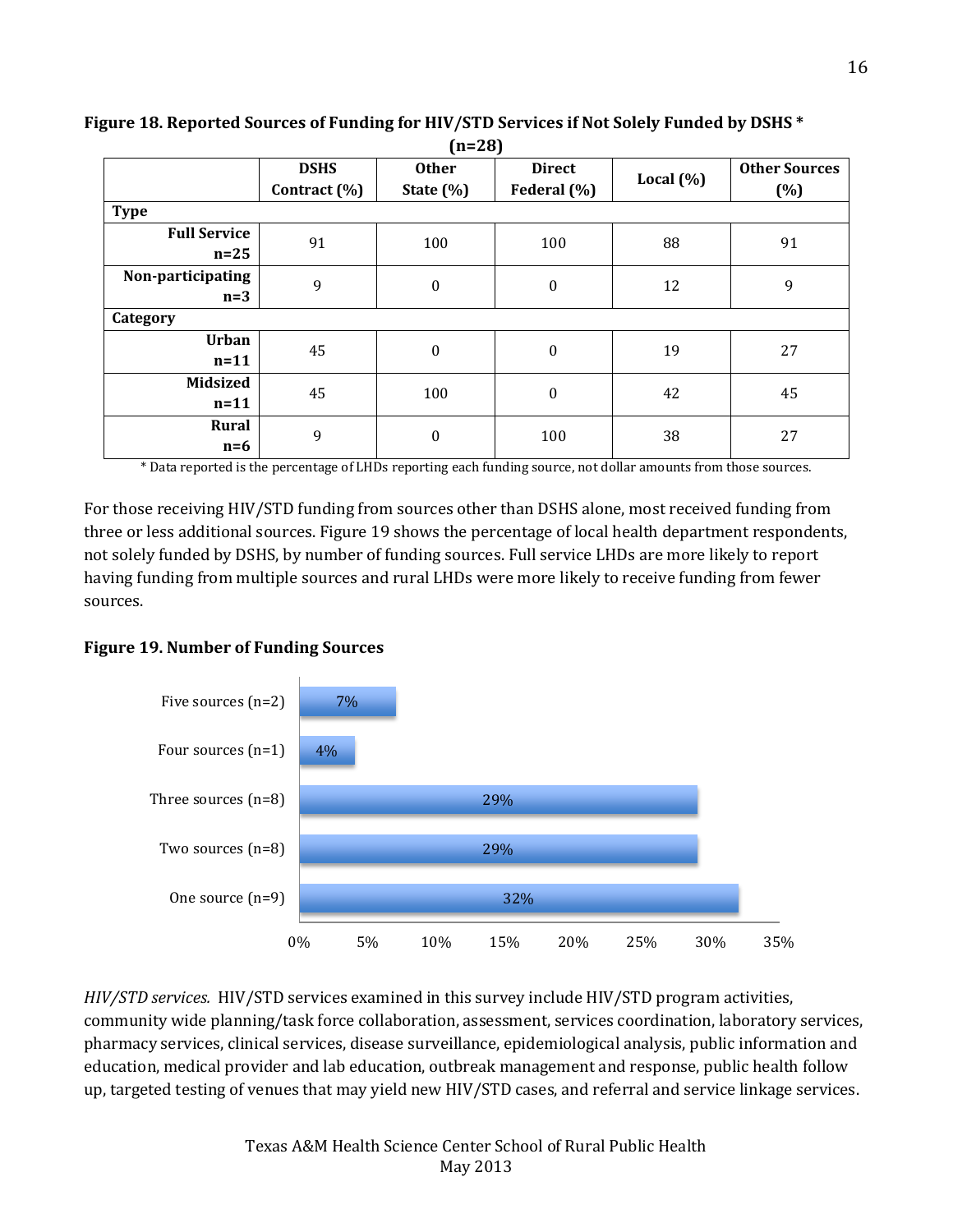The least number of services reported by an LHD was one, however as many as 15 were reported by some LHDs. The average number of services offered was nine.

Figure 20 shows the distribution of LHD types providing various HIV/STD services. Full service LHDs were much more likely to provide all fifteen HIV/STD services, with non-participating LHDs primarily providing eight of the fifteen. Urban and midsized LHDs were more likely than rural LHDs to provide more services.

Survey respondents were able to list other HIV/STD services not included in the survey's HIV/STD service listing. Written in responses regarding other HIV/STD services offered included collaboration with local organizations, serving as resource for private doctors, providing referrals to local service organizations, serve as HIV/STD planning coalition lead agency, coordinate with local health departments for targeted testing and epidemiological services, and HIV testing for STD clinic patients and at "special event" testing.

## **Figure 20. HIV/STD Services Provided by Local Health Departments**

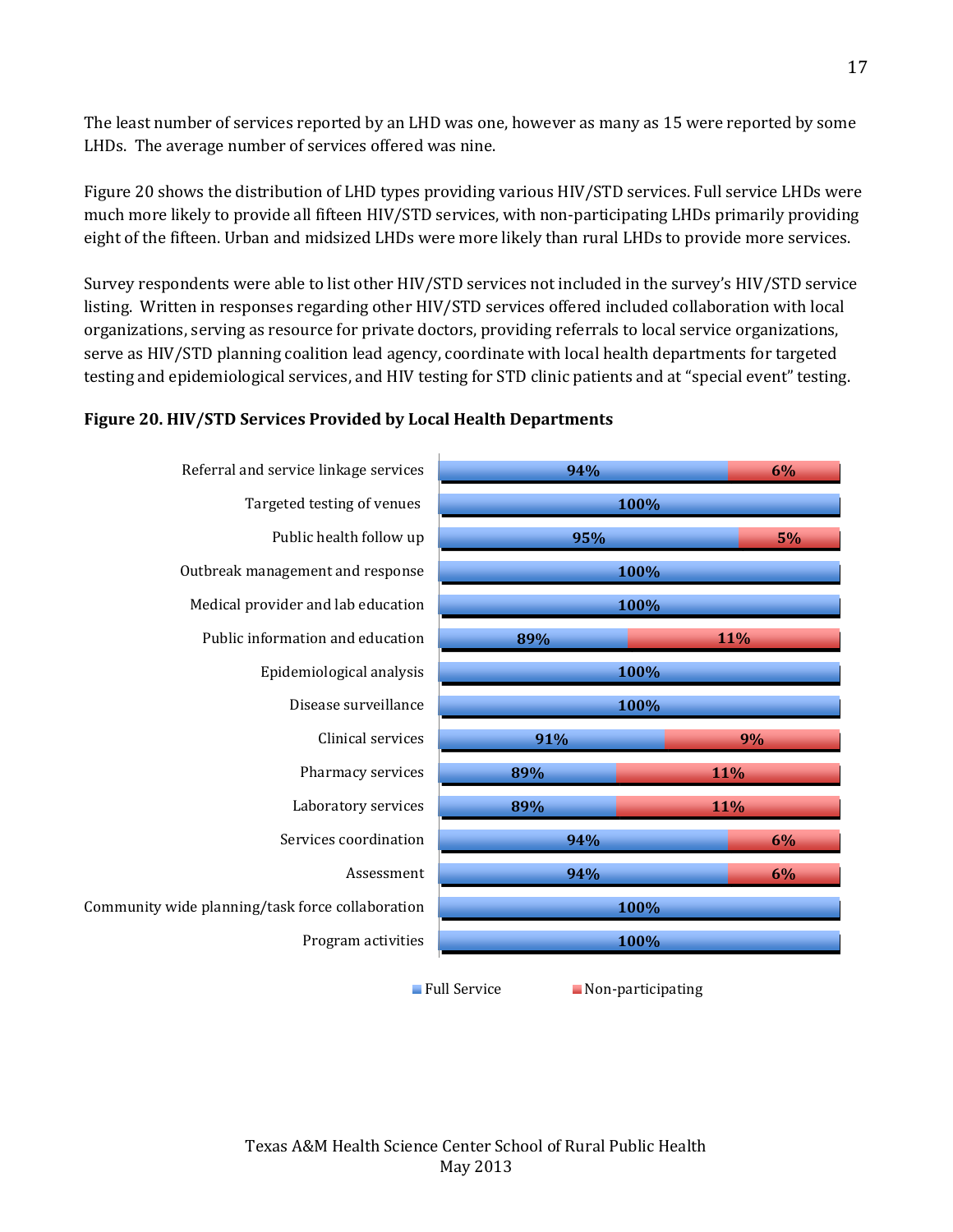**Disease surveillance and epidemiologic services**. Forty-two survey respondents (76%) reported providing disease surveillance and epidemiologic services. Eighty-eight percent were full service LHDs (n=37) and 12 percent were non-participating LHDs (n=5). Fifty-five percent serve midsized populations  $(n=23)$ , 14 percent serve rural areas  $(n=6)$ , and 31 percent serve urban areas  $(n=13)$ .

*Funding sources for disease surveillance and epidemiologic services.* DSHS was the sole source of funding for 36 percent of LHD respondents (n=15) who provided disease surveillance and epidemiologic services; 93 percent of which were full service LHDs. A greater proportion of midsized LHDs (60%) relied solely on DSHS contracts for disease surveillance and epidemiologic services compared to their urban and rural counterparts (27% and 13%, respectively).

For LHDs reporting additional funding sources (n=27), local funding is the primary additional funding source for disease surveillance and epidemiologic services with 96 percent of LHDs reported local funding sources such as city or county funds. Other additional sources of funding reported included DSHS contracts (59%), direct federal funds (4%), and other sources (7%). Most full service LHDs received funding from all sources, with the exception of other state agencies.

Figure 21 depicts the distribution of LHD type and category by additional funding sources disease surveillance and epidemiologic services. A greater proportion of midsized and urban LHDs reported funding from DSHS contracts compared to rural LHDs where the main source of funding was from local sources. Urban LHDs are much more likely than rural or midsized to receive direct federal funding for disease surveillance and epidemiologic services. Other funding sources such as fees or program revenue were only reported by midsized and urban LHDs.

| $(n=27)$            |              |                         |                  |               |                      |  |  |
|---------------------|--------------|-------------------------|------------------|---------------|----------------------|--|--|
|                     | <b>DSHS</b>  | <b>Other State</b>      | <b>Direct</b>    |               | <b>Other Sources</b> |  |  |
|                     | Contract (%) | (%)                     | Federal (%)      | Local $(\% )$ | (%)                  |  |  |
| <b>Type</b>         |              |                         |                  |               |                      |  |  |
| <b>Full Service</b> | 94           | $\boldsymbol{0}$        | 100              | 88            | 100                  |  |  |
| $n=23$              |              |                         |                  |               |                      |  |  |
| Non-participating   | 6            | $\boldsymbol{0}$        | $\boldsymbol{0}$ | 12            | $\boldsymbol{0}$     |  |  |
| $n=4$               |              |                         |                  |               |                      |  |  |
| Category            |              |                         |                  |               |                      |  |  |
| <b>Urban</b>        | 50           | $\boldsymbol{0}$<br>100 |                  | 35            | 50                   |  |  |
| $n=9$               |              |                         |                  |               |                      |  |  |
| <b>Midsized</b>     | 44           | $\boldsymbol{0}$        | $\boldsymbol{0}$ | 50            | 50                   |  |  |
| $n=14$              |              |                         |                  |               |                      |  |  |
| Rural               | 6            | $\boldsymbol{0}$        |                  | 15            |                      |  |  |
| $n=4$               |              |                         | $\boldsymbol{0}$ |               | $\boldsymbol{0}$     |  |  |

# **Figure 21. Reported Sources of Funding for Disease Surveillance and Epidemiological Services if Not Solely Funded by DSHS \***

**(n=27)**

\* Data reported is the percentage of LHDs reporting each funding source, not dollar amounts from those sources.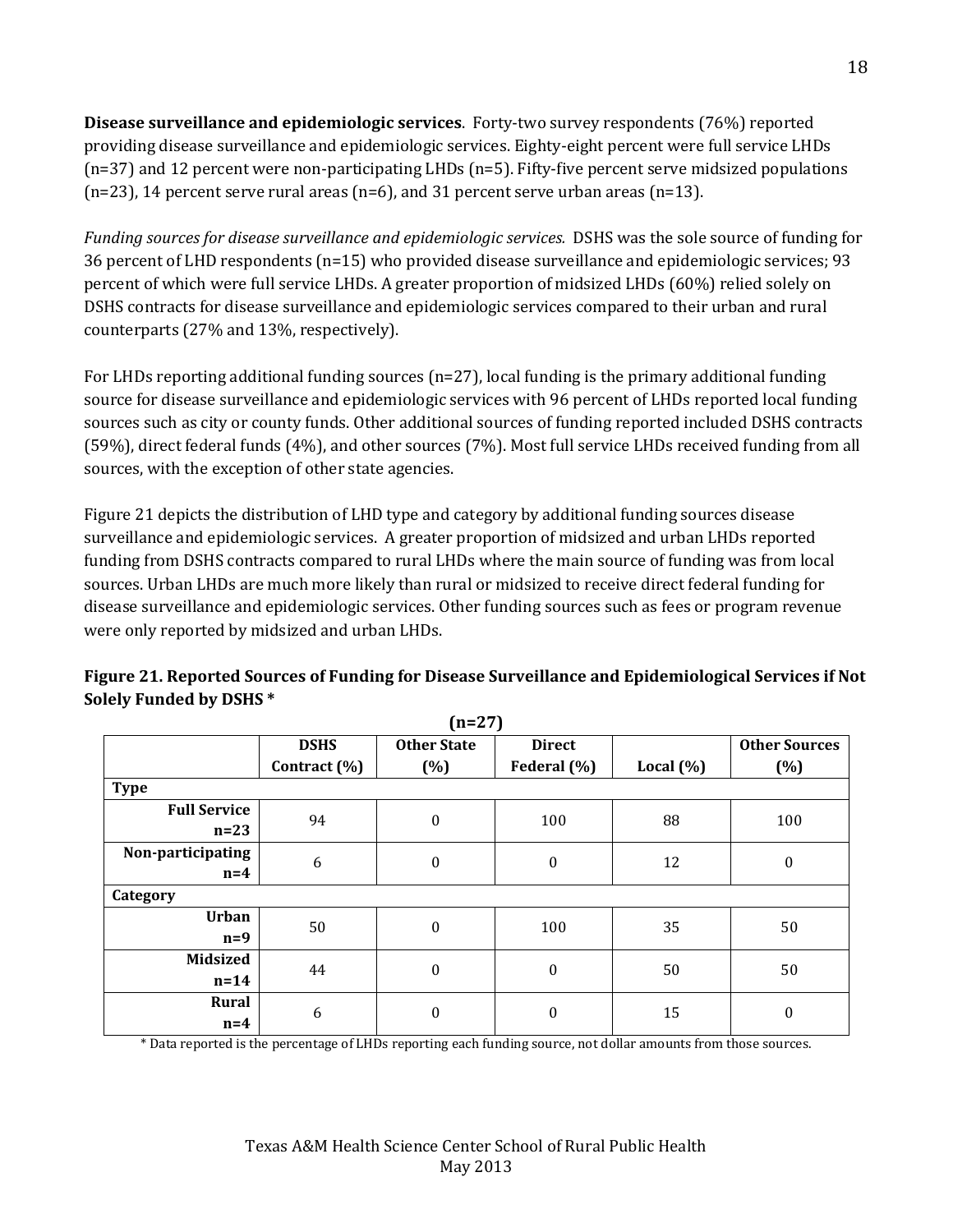The number of funding additional sources ranged from one to three, however, respondents were more likely to rely on one or two sources for disease surveillance and epidemiologic services (41% and 52%, respectively). Only seven percent received funding from three sources for disease surveillance and epidemiological services.

Non-participating LHDs were much more likely to have one funding sources, which wasost frequently local sources. Full service LHDs were more likely to have two to three sources. Rural LHDs were more likely to rely on one source (local), whereas urban LHDs were more likely to rely on two or three sources. Midsized LHDs were more likely to rely on one or two sources.

*Disease surveillance and epidemiologic services.* Disease surveillance and epidemiologic services examined in this survey included providing notifiable conditions and diseases services and providing services for outbreaks or other conditions/diseases. A greater proportion of full service LHDs provide these services. Midsized LHDs are more likely than urban LHDs, which are more likely than rural LHDs to provide disease surveillance and epidemiologic services. The number of services offered by LHDs ranges from one to two, with a mean of two services. Figure 22 shows the distribution of types of disease surveillance and epidemiologic services. Full service LHDs were found to be more likely to provide a large range of services compared to non-participating LHDs.

# **Figure 22. Disease Surveillance and Epidemiologic Services Provided by Local Health Departments**



Based on qualitative data collected, other disease surveillance and epidemiologic services include providing education and training, participating in local advisory groups, participating in Urban Area Security Initiative Bio-surveillance and Response, conduct special surveys funded by CDC to assess behavioral HIV surveillance, drug use, and other topics, surveillance for rabies, zoonotic, West Nile Virus, etc.

# **Figure 23. Number of Disease Surveillance and Epidemiological Services Provided by Number of Funding Sources (n=27)**

|            | 1 Source |                | ື              |                | ື              |
|------------|----------|----------------|----------------|----------------|----------------|
|            |          | <b>Sources</b> | <b>Sources</b> | <b>Sources</b> | <b>Sources</b> |
| 1 Service  |          |                |                |                |                |
| 2 Services | 10       | ⊥∪             | -              |                |                |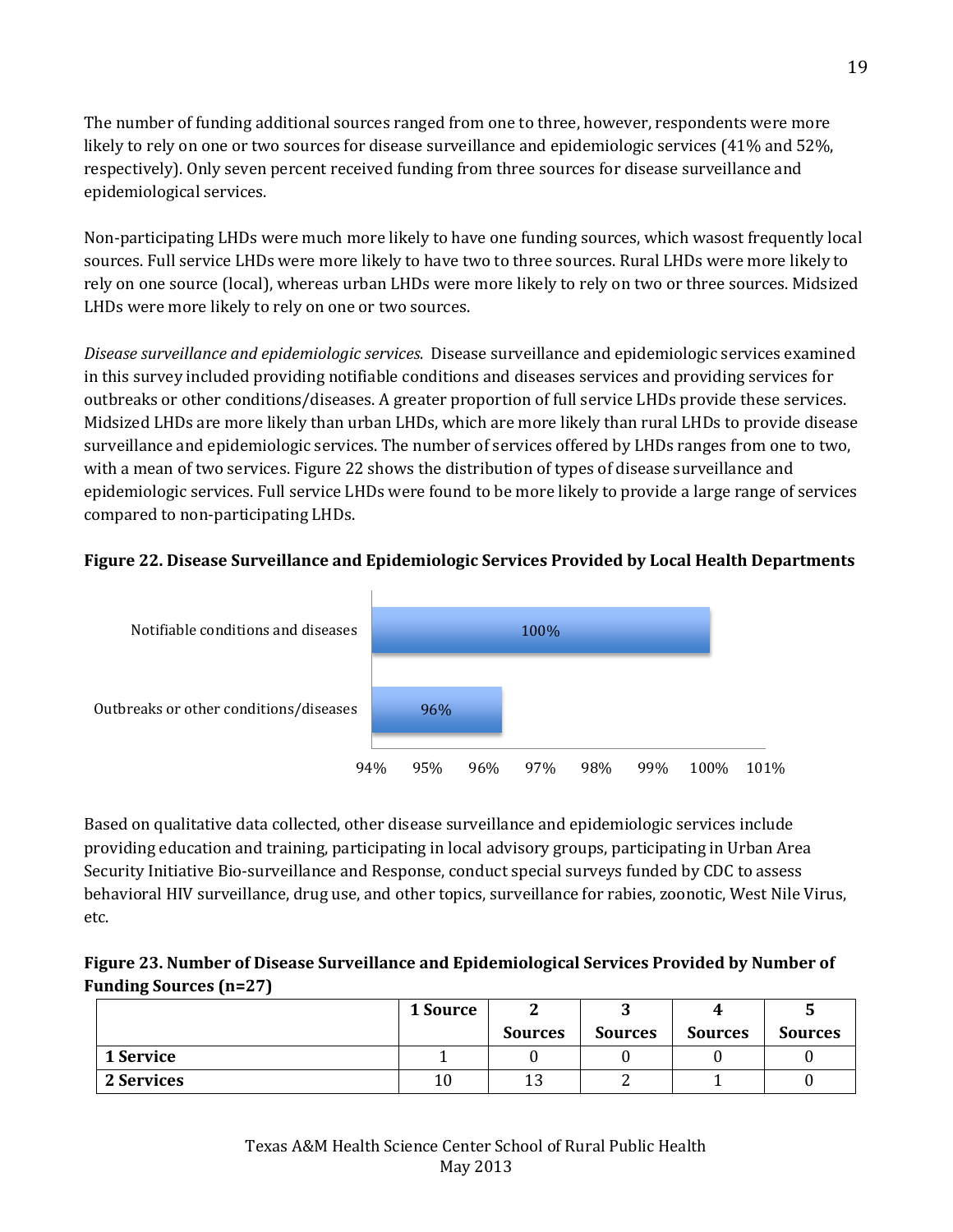**Community preparedness services.** Forty-two survey respondents (78%) reported provide community preparedness services. Seventy-six percent were full service LHDs (n=32) and 24 percent were nonparticipating LHDs (n=10). Fifty-two percent serve midsized populations (n=22), 17 percent serve rural areas (n=7), and 31 percent serve urban areas (n=13).

*Community preparedness funding sources.* DSHS was reported as the only source of funding for 50 percent of LHD respondents (n=21) who provide community preparedness services. Of those who reported DSHS as their sole funder for community preparedness services, 86 percent were full service LHDs. Nearly half of those solely funded by DSHS were midsized LHDs (48%), 19 percent were rural, and 33 percent are urban.

For those reporting additional funding sources (n=21), most LHD received funding for community preparedness programs and services from local sources (90%) and DSHS contracts (71%). Neither full service nor non-participating LHDs receive community preparedness funding from other state agencies or direct federal funding. Midsized and urban LHDs reported more community preparedness funds from DSHS contracts than other funding sources. Local and other sources of funding were most often reported by midsized LHDs than rural or urban. Figure 24 shows the distribution of funding sources by LHD category and type. A majority of respondents reported receiving funding from at least two or more sources.

|                     | <b>DSHS Contract</b> | $n=21$<br><b>Other</b> | <b>Direct</b>    | Local | <b>Other</b>     |
|---------------------|----------------------|------------------------|------------------|-------|------------------|
|                     | (%)                  | State $(\%)$           | Federal (%)      | (%)   | Sources (%)      |
| <b>Type</b>         |                      |                        |                  |       |                  |
| <b>Full Service</b> |                      |                        |                  |       |                  |
| $n=14$              | 93                   | $\boldsymbol{0}$       | $\boldsymbol{0}$ | 63    | 67               |
| Non-participating   | 7                    | $\boldsymbol{0}$       | $\boldsymbol{0}$ | 37    | 33               |
| $n=7$               |                      |                        |                  |       |                  |
|                     | <b>DSHS Contract</b> | <b>Other</b>           | <b>Direct</b>    | Local | <b>Other</b>     |
|                     | $(\% )$              | State $(\% )$          | Federal (%)      | (%)   | Sources (%)      |
| Category            |                      |                        |                  |       |                  |
| <b>Urban</b>        |                      | $\boldsymbol{0}$       | $\boldsymbol{0}$ | 26    | 33               |
| $n=6$               | 33                   |                        |                  |       |                  |
|                     |                      |                        |                  |       |                  |
| <b>Midsized</b>     |                      |                        |                  |       |                  |
| $n=12$              | 60                   | $\boldsymbol{0}$       | $\boldsymbol{0}$ | 58    | 67               |
| Rural               | 7                    | $\boldsymbol{0}$       | $\boldsymbol{0}$ | 16    | $\boldsymbol{0}$ |

**Figure 24. Reported Sources of Funding for Community Preparedness Services, if Not Solely Funded by DSHS \***   $(1)$ 

\* Data reported is the percentage of LHDs reporting each funding source, not dollar amounts from those sources.

For those receiving community preparedness funding from multiple sources, one-quarter (n=5) reported two sources. Full service LHDs are much more likely to have two or three sources of funding, whereas nonparticipating LHDs were more likely to only have a single funding source, usually local or other funding sources. A greater percentage of midsized LHDs have multiple sources of funding compared to urban and rural LHDs. Figure 25 shows the percentage of local health department respondents, not solely funded by DSHS, by number of funding sources.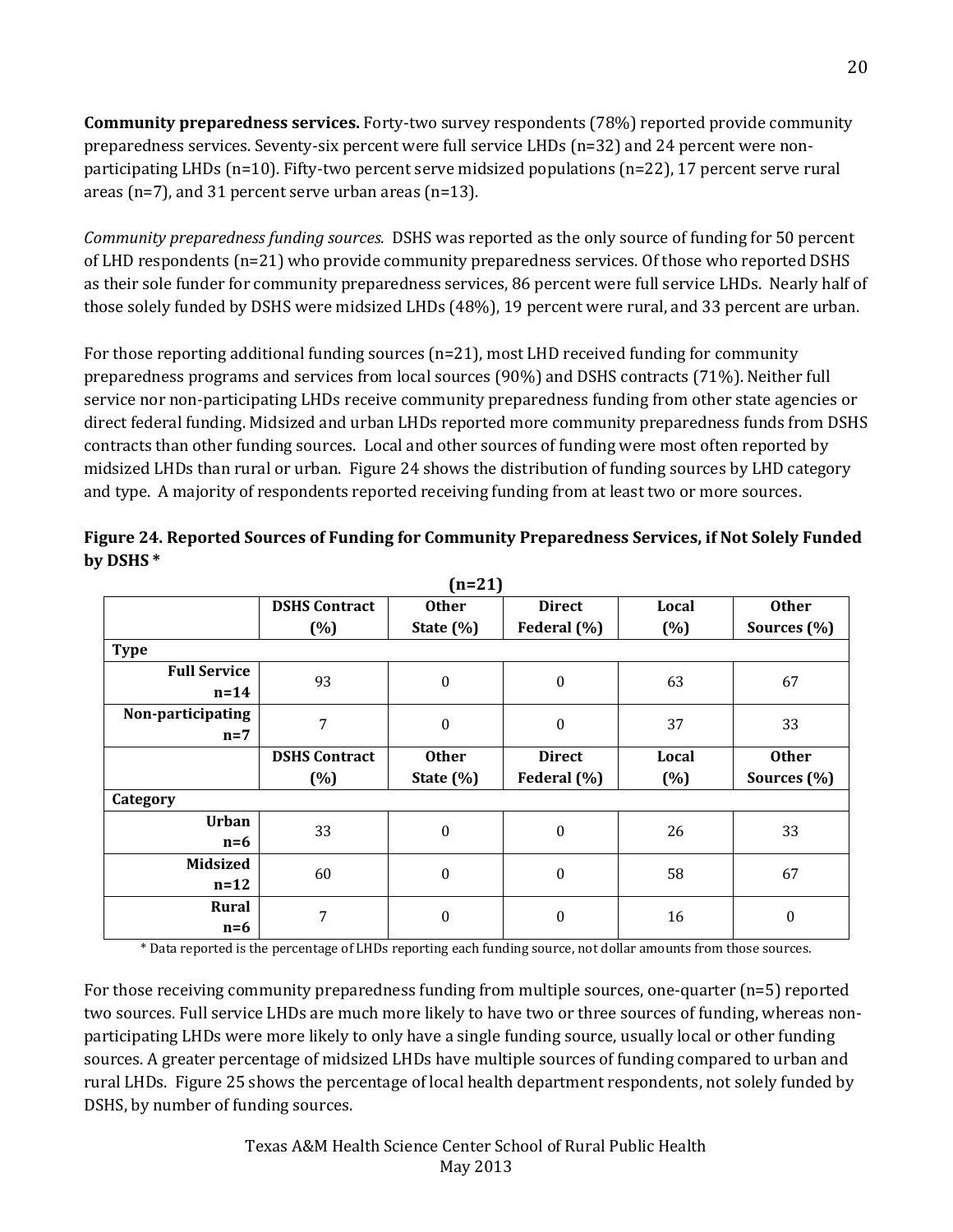

#### **Figure 25. Number of Funding Sources**

*Community preparedness services.* Community preparedness services examined in this survey included providing community preparedness services, providing information sharing, providing emergency operations coordination, providing community recovery services, providing responder safety and health services, providing medical countermeasure distribution, conducting public health surveillance and epidemiology investigations, providing volunteer management, providing fatality management, providing mass care, providing medical countermeasure dispensing, conducting non-pharmaceutical interventions, providing medical surge, and providing public health laboratory testing.

The average number of services offered by LHDs was eleven; the least number of services reported was three (5%; n=1) and the most reported was 15 (25%; n=5). Figure 26 shows the distribution of types of community preparedness services. Full service LHDs were more likely to provide a large range of services. The three most commonly reported services included community preparedness, information sharing, and emergency public information and warning. However, nearly all of the standard community preparedness services were offered by at least half of the survey respondents who reported providing such services. Other community preparedness programs and services offered by respondents that were not on the survey list included services such as first responder education and broader training efforts.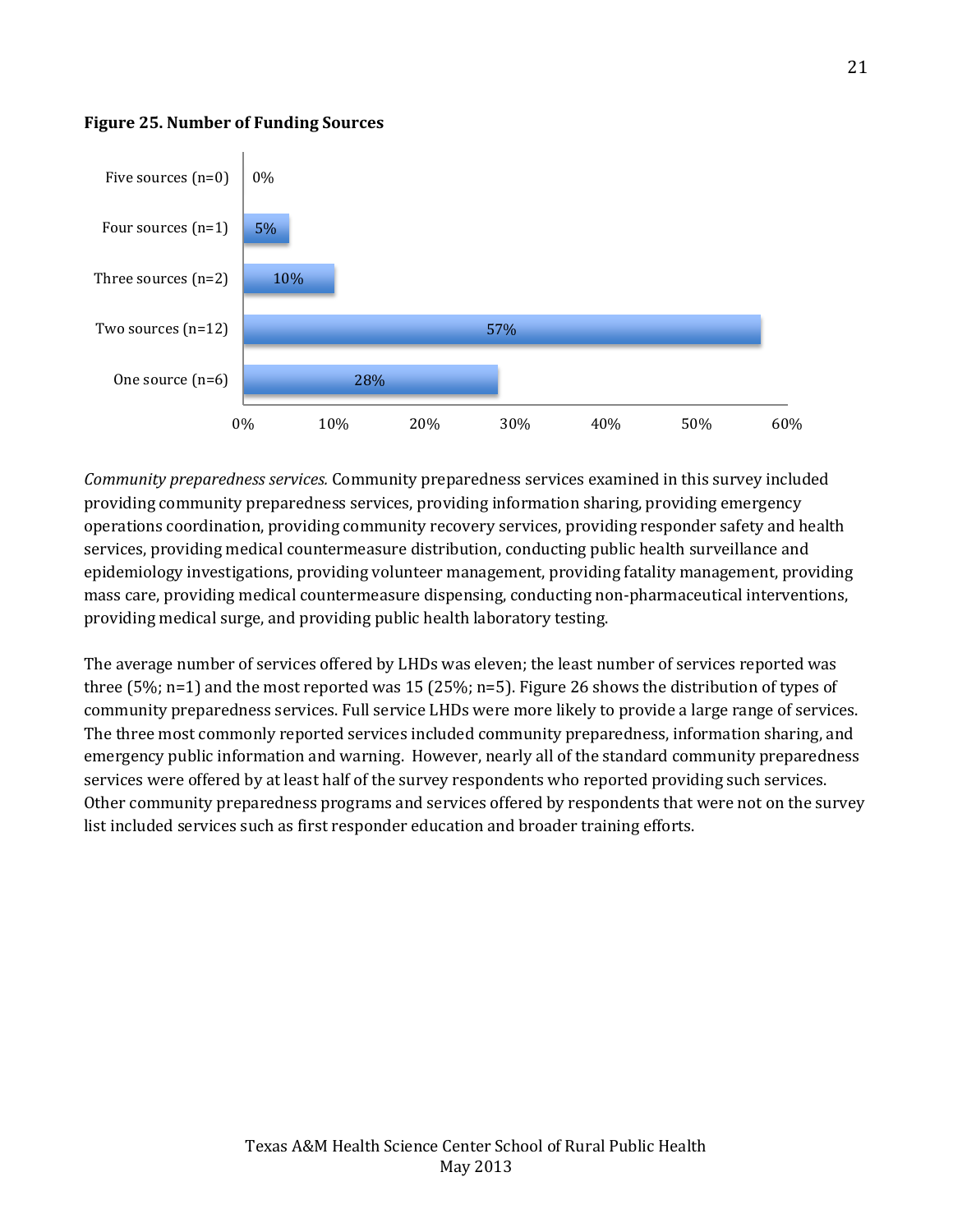## **Figure 26. Community Preparedness Services Provided by Local Health Departments**



0% 10% 20% 30% 40% 50% 60% 70% 80% 90% 100%

**Laboratory services.** Laboratory services were provided by approximately one-third (37%; n=20) of all survey respondents. Ninety-five percent were full service LHDs (n=19). Over half served midsized populations (56%; n=11) and 44 percent serve urban areas (n=9); no laboratory services were provided in LHDs serving rural areas.

*Laboratory services funding sources.* The majority of reported funding for laboratory services came from local sources, such as city and county governments. Other primary sources of funding came from DSHS contracts (45%; n=9) and other sources (37%; n=7), as shown in Figure 27. No respondents reported receipt of laboratory funding from other state agencies or direct federal funding. Full service LHDs are more likely than non-participating LHDs to receive funding from DSHS contracts, other sources, and local sources. Only one non-participating LHD reported providing laboratory services, whose sole source of funding for laboratory services came from local funding. Similarly, the one rural LHD which reported provision of laboratory services also only received local funding.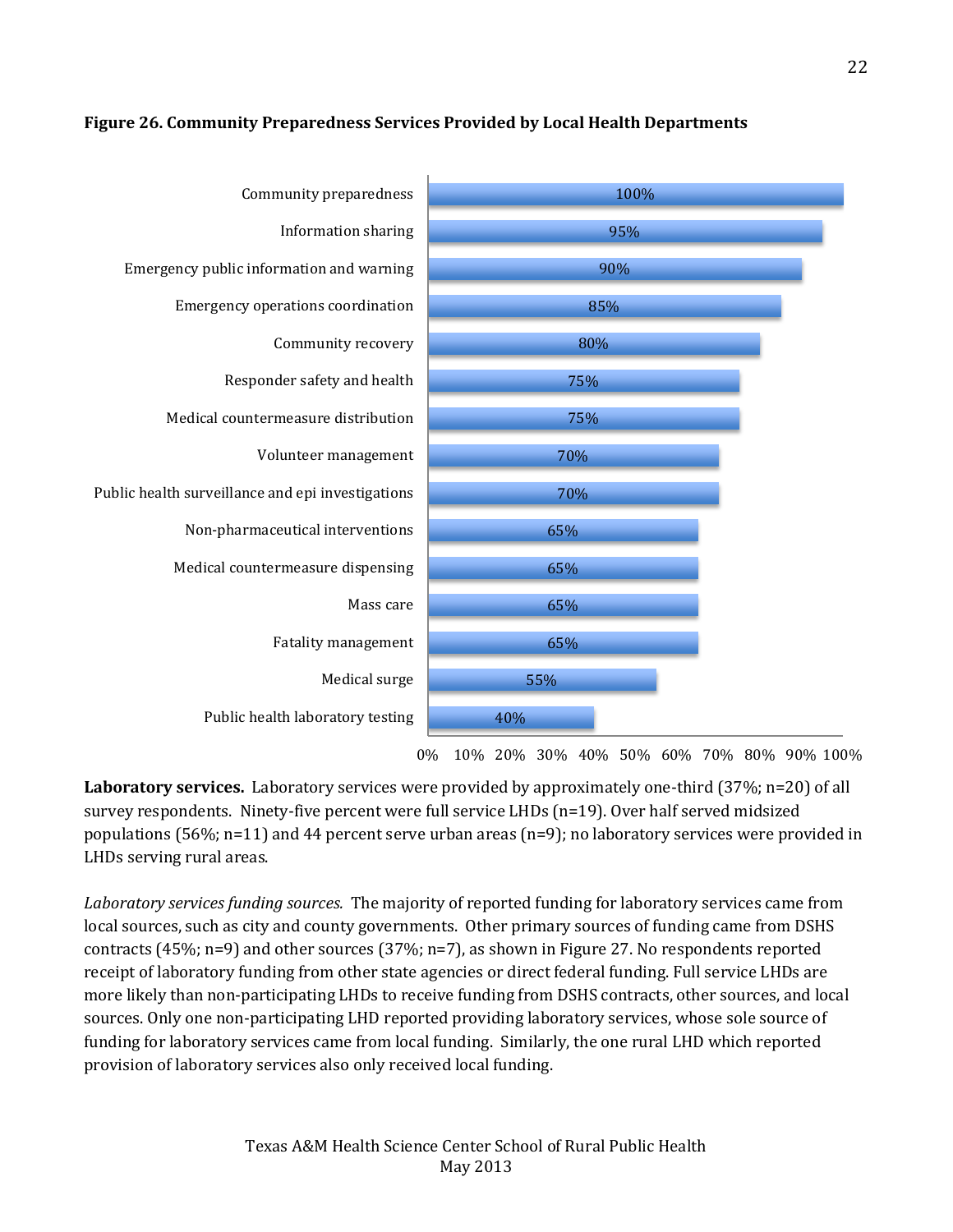|                     |                      | $\mathbf{v} = -\mathbf{v}$   |                  |               |                      |
|---------------------|----------------------|------------------------------|------------------|---------------|----------------------|
|                     | <b>DSHS Contract</b> | <b>Other</b>                 | <b>Direct</b>    |               | <b>Other Sources</b> |
|                     | $(\%)$               | State $(\% )$                | Federal (%)      | Local $(\% )$ | (%)                  |
| <b>Type</b>         |                      |                              |                  |               |                      |
| <b>Full Service</b> | 100                  | $\boldsymbol{0}$             | $\boldsymbol{0}$ | 94            | 100                  |
| $n=17$              |                      |                              |                  |               |                      |
| Non-participating   | $\boldsymbol{0}$     | $\boldsymbol{0}$             | $\mathbf{0}$     | 6             | $\boldsymbol{0}$     |
| $n=1$               |                      |                              |                  |               |                      |
| Category            |                      |                              |                  |               |                      |
| <b>Urban</b>        | 44                   | $\mathbf{0}$<br>$\mathbf{0}$ |                  | 33            | 29                   |
| $n=6$               |                      |                              |                  |               |                      |
| <b>Midsized</b>     |                      | $\boldsymbol{0}$             | $\boldsymbol{0}$ | 56            | 71                   |
| $n=10$              | 56                   |                              |                  |               |                      |
| Rural               | $\boldsymbol{0}$     | $\boldsymbol{0}$             | $\theta$         | 11            | $\boldsymbol{0}$     |
| $n=2$               |                      |                              |                  |               |                      |

**Figure 27. Reported Sources of Funding for Laboratory Services if Not Solely Funded by DSHS (n=20)**

\* Data reported is the percentage of LHDs reporting each funding source, not dollar amounts from those sources.

Figure 28 shows the percentage of local health department respondents, not solely funded by DSHS, and their reported number of funding sources. Full service LHDs reported one to three funding sources, as did midsized and urban LHDs.

## **Figure 28. Number of Funding Sources**



*Laboratory services.* Laboratory services examined in this survey included providing STD testing, TB specimen services, water testing, testing of vaccine preventable diseases, food borne disease laboratory testing, viral disease testing, food testing, lead testing, trace metal disease testing, beach watch, and Laboratory Response Network (LRN) services. The number of services offered by LHDs ranges from zero to 11, with a average of three. The most frequently provided laboratory service was STD testing with over three-quarters (80%; n=16) of the respondents reporting this service. Very few respondents reported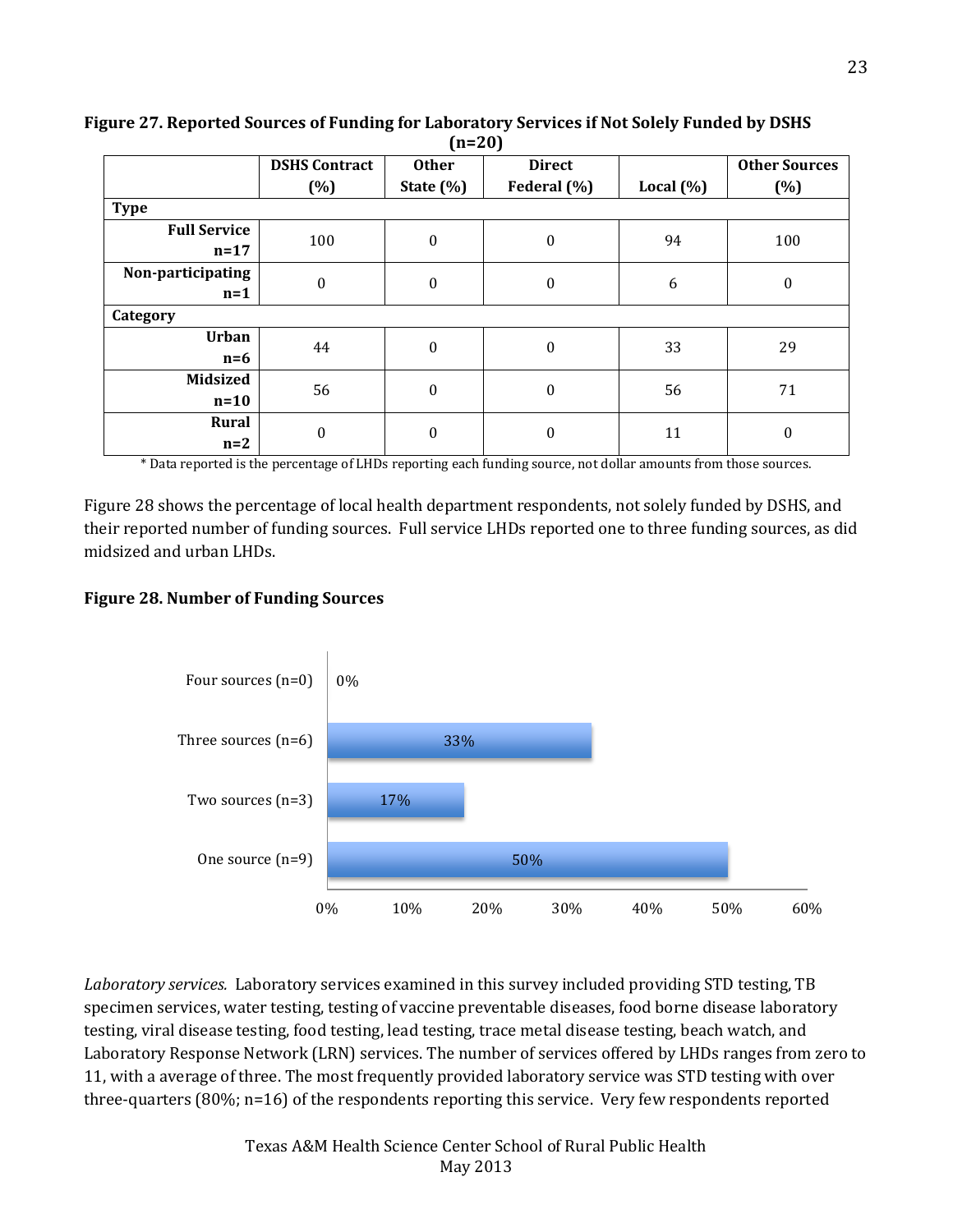operating a Laboratory Response Network (LRN) or a beach watch program. Figure 29 shows the distribution of different of laboratory services. Full service LHDs are much more likely to provide a large range of services.



## **Figure 29. Laboratory Services Provided by Local Health Departments**

Respondents reported other laboratory services offered in addition to, or in lieu of, the types of services listed in the survey. Other laboratory services reported included water sampling for coliforms, services associated with clinical grants to include family planning and primary health care, pregnancy testing, HIV testing, blood draws for latent tuberculosis infection (LTBI) and QuantiFERON (QFT) testing, milk/dairy testing, Clinical Laboratory Improvement Amendments (CLIA) approved clinical testing to support family planning, STD, refugee services, shipping for TB and STD referral specimens, operation of a Biosafety Lab III, and water testing for TCEq and International Water Boundaries Commission.

**Public health regulatory services.** Forty-one survey respondents (76%) reported providing public health regulatory services. Of these 42 LHDs, 73 percent were full service LHDs (n=31) and 27 percent are non-participating LHDs (n=11). A majority (54%) serve midsized populations (n=23), 20 percent serve rural areas (n=8), and 27 percent serve urban areas (n=11).

*Public health regulatory services funding sources.* All survey respondents who reported providing public health regulatory services reported receiving additional funding sources. Nearly all (93%) reported receiving local funding (i.e., city or county funding) to conduct regulatory services. Other funding sources such as program fees, revenue, or foundation grants were received by 33 percent of LHDs and 24 percent reported receiving funding from other state agencies. Full service LHDs are more likely than nonparticipating LHDs to receive funding from all additional sources, including state contracts, other sources, and local sources. Midsized and urban LHDs receive funding from all sources, whereas rural LHDs only receive funding from local and other sources. Figure 30 shows the distribution of funding sources by LHD category and type.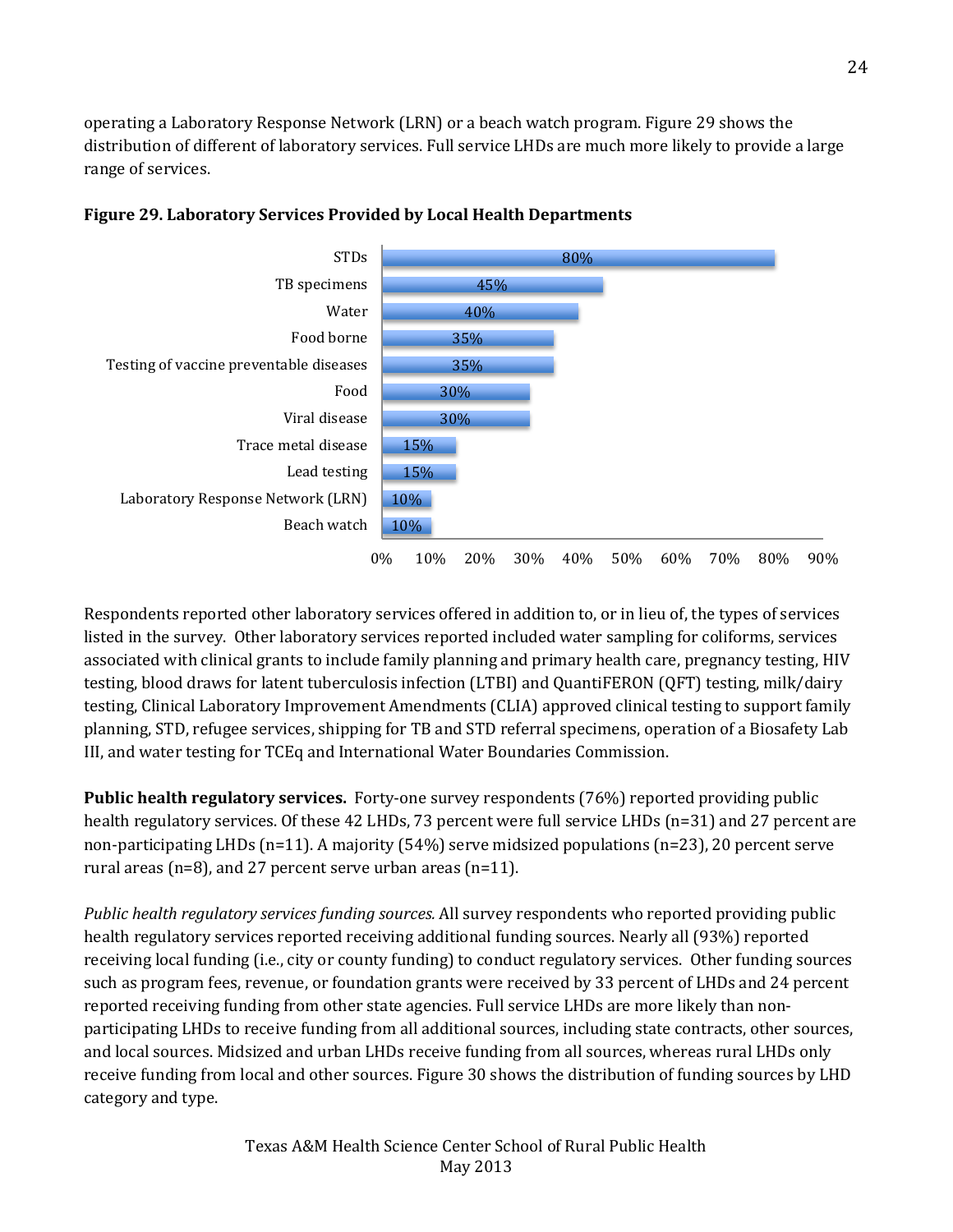| $(n=41)$                      |                      |                  |                  |              |                  |  |  |  |  |  |
|-------------------------------|----------------------|------------------|------------------|--------------|------------------|--|--|--|--|--|
|                               | <b>DSHS Contract</b> | <b>Other</b>     | <b>Direct</b>    |              | <b>Other</b>     |  |  |  |  |  |
|                               | (%)                  | State (%)        | Federal (%)      | Local $(\%)$ | Sources (%)      |  |  |  |  |  |
| <b>Type</b>                   |                      |                  |                  |              |                  |  |  |  |  |  |
| <b>Full Service</b><br>$n=30$ | 33                   | 100              | 75               | 72           | 86               |  |  |  |  |  |
| Non-participating<br>$n=11$   | $\boldsymbol{0}$     | 25               | 28               | 14           | $\boldsymbol{0}$ |  |  |  |  |  |
| Category                      |                      |                  |                  |              |                  |  |  |  |  |  |
| <b>Urban</b><br>$n=11$        | 27                   | 30               | 50               | 28           | 36               |  |  |  |  |  |
| <b>Midsized</b><br>$n=22$     | 32                   | 70               | 50               | 51           | 50               |  |  |  |  |  |
| <b>Rural</b><br>$n=8$         | $\boldsymbol{0}$     | $\boldsymbol{0}$ | $\boldsymbol{0}$ | 21           | 14               |  |  |  |  |  |

**Figure 30. Reported Sources of Funding for Public Health Regulatory Services if Not Solely Funded by DSHS \*** 

\* Data reported is the percentage of LHDs reporting each funding source, not dollar amounts from those sources.

More than half (52%) LHDs receive funding from only one source for public health regulatory services. Figure 31 shows the percentage of local health department respondents, not solely funded by DSHS, by the number of funding sources. Non-participating LHDs only reported receiving funding from one source, yet the source varied between LHDs. One-quarter (25%) reported direct federal funding, 28 percent reported local funding, and 14 percent reported other funding sources such as program fees and/or revenue. Rural LHDs were primarily reported only one funding source compared to urban LHDs who more frequently reported two sources.

## **Figure 31. Number of Funding Sources**

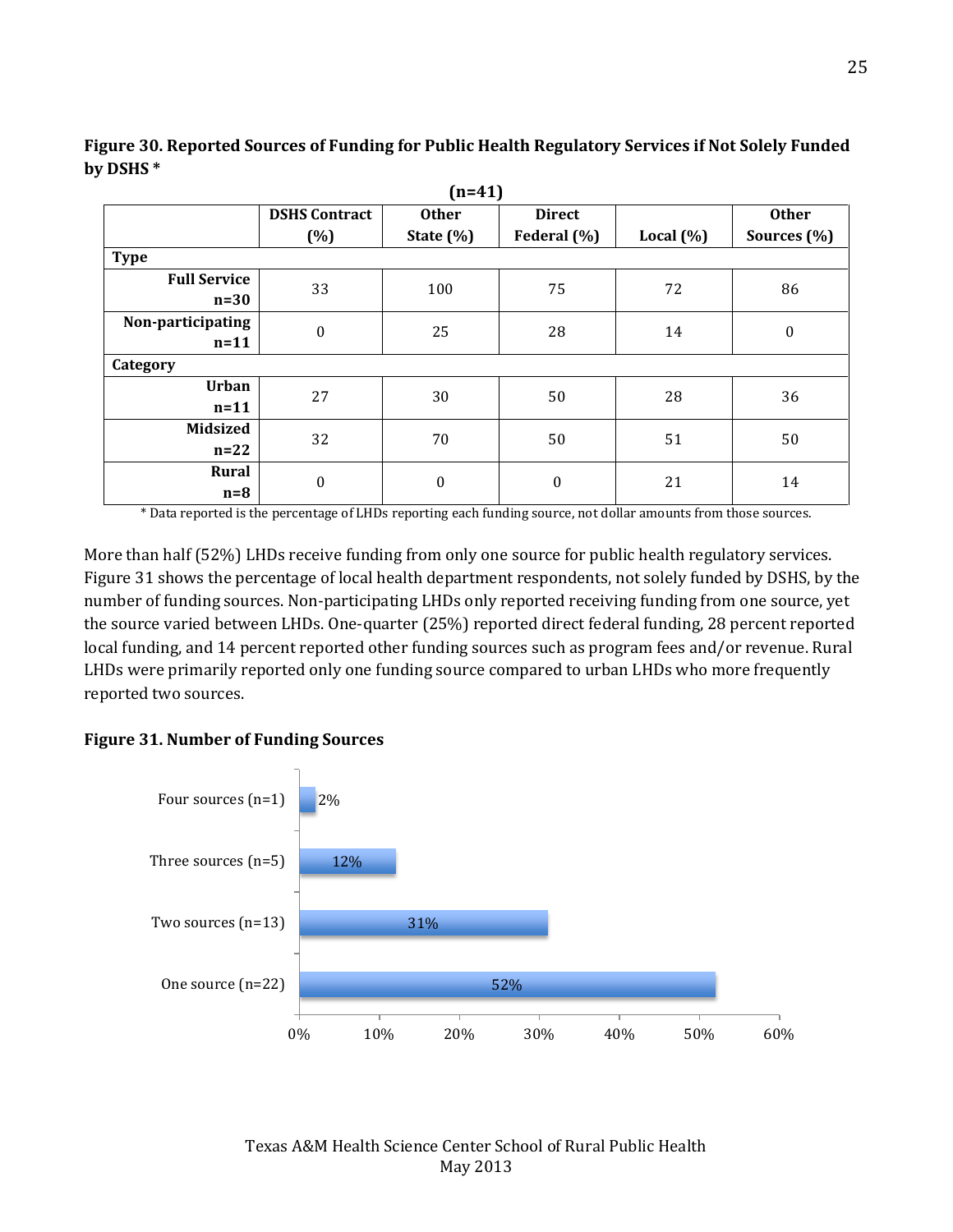*Public health regulatory services.* Over 27 types of public health regulatory services were asked about in the survey. The services list included: regulation of food establishments, school cafeteria, mobile food units, child/foster care facilities, public health nuisance, farmer's markets, septic system, public swimming pool/spa, food handler training and education, public nuisance, environmental enforcement program, animal control officers, interactive water features, animal establishments, surface water monitoring, ambulance services, air quality monitoring, local public parks, ambulance drivers, EMS personnel, EMS providers, body piercing, mold, tanning establishments, massage parlors, tattoo parlors, and asbestos. In one case, a LHD only provided one of the listed services. Six LHD respondents offered at least 15 of the possible 27 services. The average number of services offered was ten. Figure 32 shows the distribution of types of public health regulatory services.



#### **Figure 32. Public Health Regulatory Services Provided by Local Health Departments**

0% 10% 20% 30% 40% 50% 60% 70% 80% 90% 100%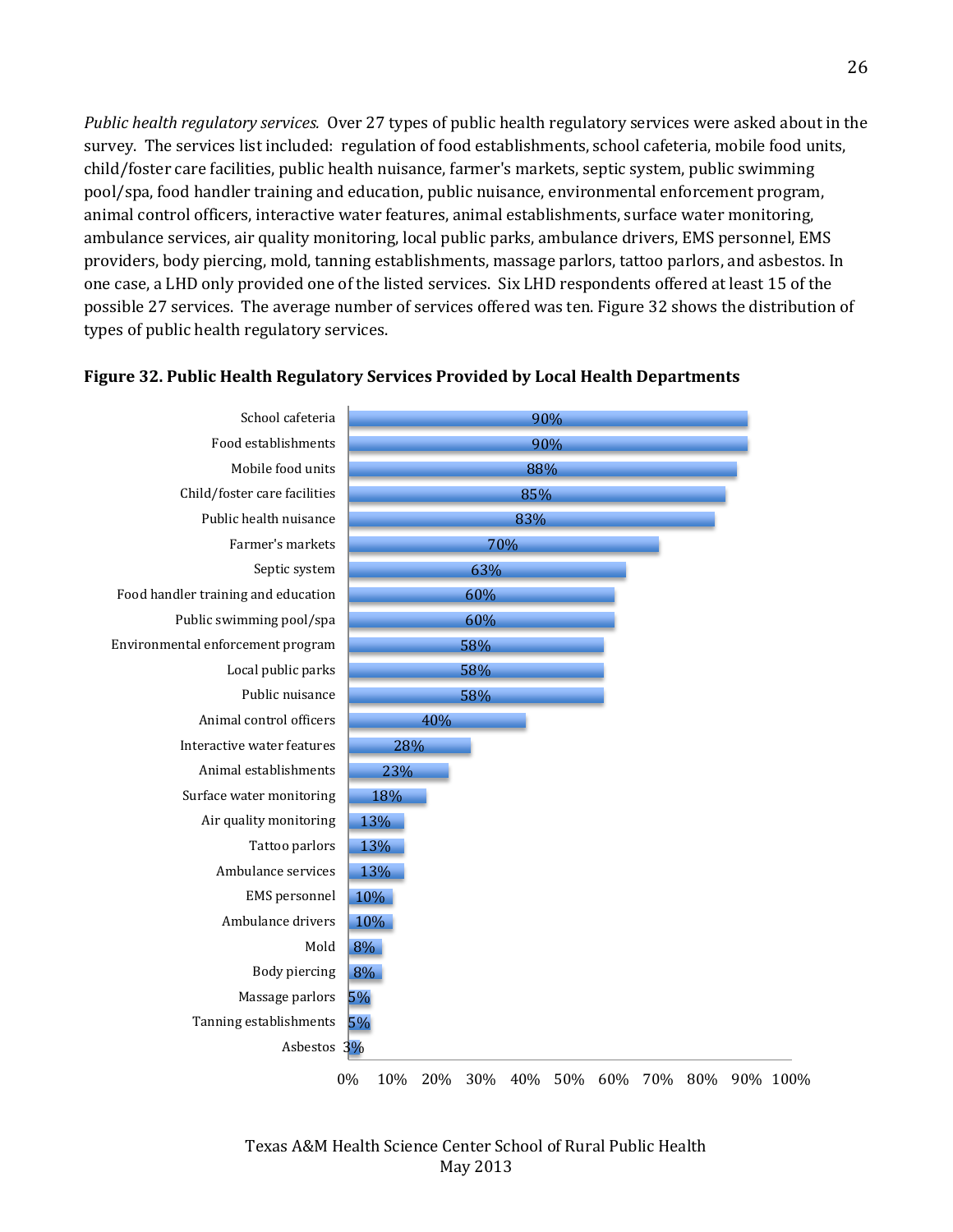Public health regulatory services not included in the 27 listed services, but reported as other types of regulatory services included adult foster care regulation, lead contamination assessment/ abatement in buildings/homes, poison prevention and surveillance, rabies control, monitoring sexually oriented businesses, storm water, vital statistics, coordination of epidemiology and public health services for outbreak response, rodent/vector control, plan review, smoking ordinances, and water and soil sampling.

**Direct clinical care services.** Provision of direct clinical care services were reported by 25 respondents (46%) reported providing direct clinical care services. Most were full service LHDs (92%, n=23) and eight percent are non-participating LHDs (n=2). Sixty percent serve midsized populations (n=15), 16 percent serve rural areas ( $n=4$ ), and 24 percent serve urban areas ( $n=6$ ).

*Direct clinical care funding sources.* DSHS is the sole source of funding for only five percent of LHD (n=3) respondents who provide direct clinical care services. All three are full service, mid-sized LHDs. For those reporting additional funding sources (n=22), the most commonly reported sources for direct care services are local sources (86%), DSHS contracts (77%), and other funding (40%). Full service LHDs were more likely to receive funding from all sources, whereas non-participating LHDs reported direct clinical care funding solely from local sources. Figure 33 shows the distribution of funding sources by LHD category and type.

|                     | <b>DSHS</b>      | <b>Other</b>     | <b>Direct</b>    |               | <b>Other</b>     |
|---------------------|------------------|------------------|------------------|---------------|------------------|
|                     | Contract (%)     | State $(\%)$     | Federal (%)      | Local $(\% )$ | Sources (%)      |
| <b>Type</b>         |                  |                  |                  |               |                  |
| <b>Full Service</b> | 100              | 100              | 100              | 89            | 100              |
| $n=20$              |                  |                  |                  |               |                  |
| Non-participating   | $\boldsymbol{0}$ | $\boldsymbol{0}$ | $\boldsymbol{0}$ | 11            | $\boldsymbol{0}$ |
| $n=2$               |                  |                  |                  |               |                  |
| Category            |                  |                  |                  |               |                  |
| <b>Urban</b>        | 29               | $\boldsymbol{0}$ | 100              | 32            | 30               |
| $n=6$               |                  |                  |                  |               |                  |
| <b>Midsized</b>     | 53               | 50               | $\boldsymbol{0}$ | 47            | 60               |
| $n=12$              |                  |                  |                  |               |                  |
| <b>Rural</b>        | 18               | 50               | $\boldsymbol{0}$ | 21            | 10               |
| $n=4$               |                  |                  |                  |               |                  |

**Figure 33. Reported Sources of Funding for Direct Clinical Care if Not Solely Funded by DSHS\* (n=22)** 

\* Data reported is the percentage of LHDs reporting each funding source, not dollar amounts from those sources.

Full service LHDs are more likely to have multiple funding sources for direct clinical care services, including DSHS contracts, local sources, and other sources, including fees/program revenue. Nonparticipating LHDs that offer direct clinical services indicated only one funding source, as opposed to full service LHDs that were more likely to have two to three funding sources. Rural LHDs reported one funding source, as opposed to midsized or urban LDHDs that reported one to three sources. Figure 34 shows the percentage of local health department respondents, not solely funded by DSHS, and the distribution of additional funding sources for direct clinical care services.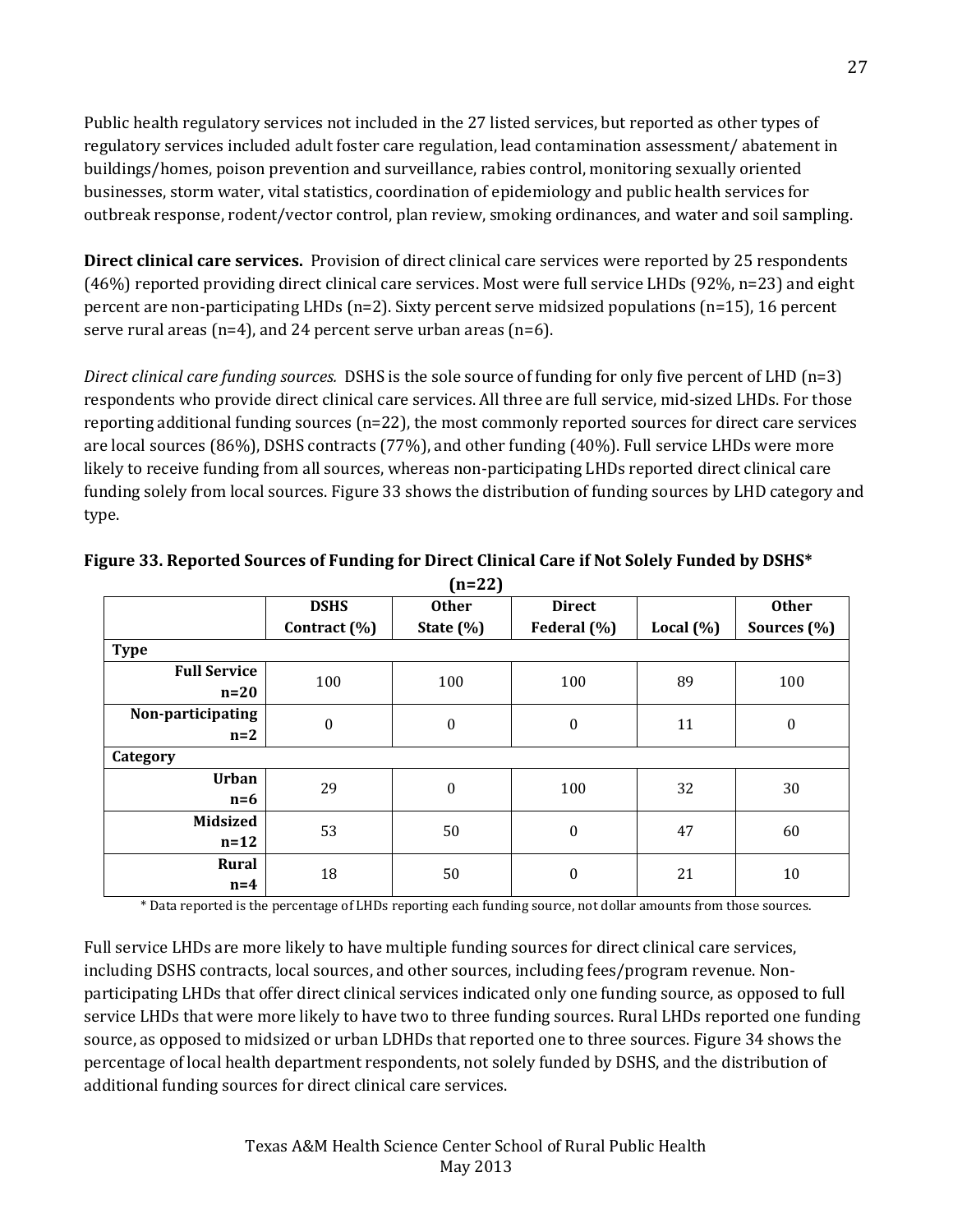



*Direct clinical care services.* Direct clinical care services examined in this survey included providing family planning, FQHC services, primary care services, breast and cervical cancer screening, and Title V Programs. The number of services offered by LHDs ranges from zero to four with a mean of two. Figure 35 shows the distribution of types of direct clinical care services. Full service LHDs are much more likely to provide a large range of services compared to non-participating LHDs. All direct clinical care services are provided by full service LHDs; however, the LHDs are located in urban, midsized, and rural communities.

# **Figure 35. Direct Clinical Care Services Provided by Local Health Departments**



Based on respondent report, other direct clinical care services than those listed in the survey included tuberculosis & communicable disease services, well-child/immunization services, family clinical services, communicable disease case management, limited health screenings, indigent health services, HIV/STD services, pregnancy, LTBI and QFT testing, project for breast, cervical and colon cancer, adult health, and rabies depot.

**WIC services.** Twenty-five survey respondents (46%) reported providing WIC services. Ninety-six percent  $(n=24)$  were full service LHDs and 4 percent were non-participating LHDs  $(n=1)$ . Forty percent  $(n=10)$ serve midsized populations, 16 percent ( $n=4$ ) serve rural areas, and 44 percent ( $n=11$ ) serve urban areas.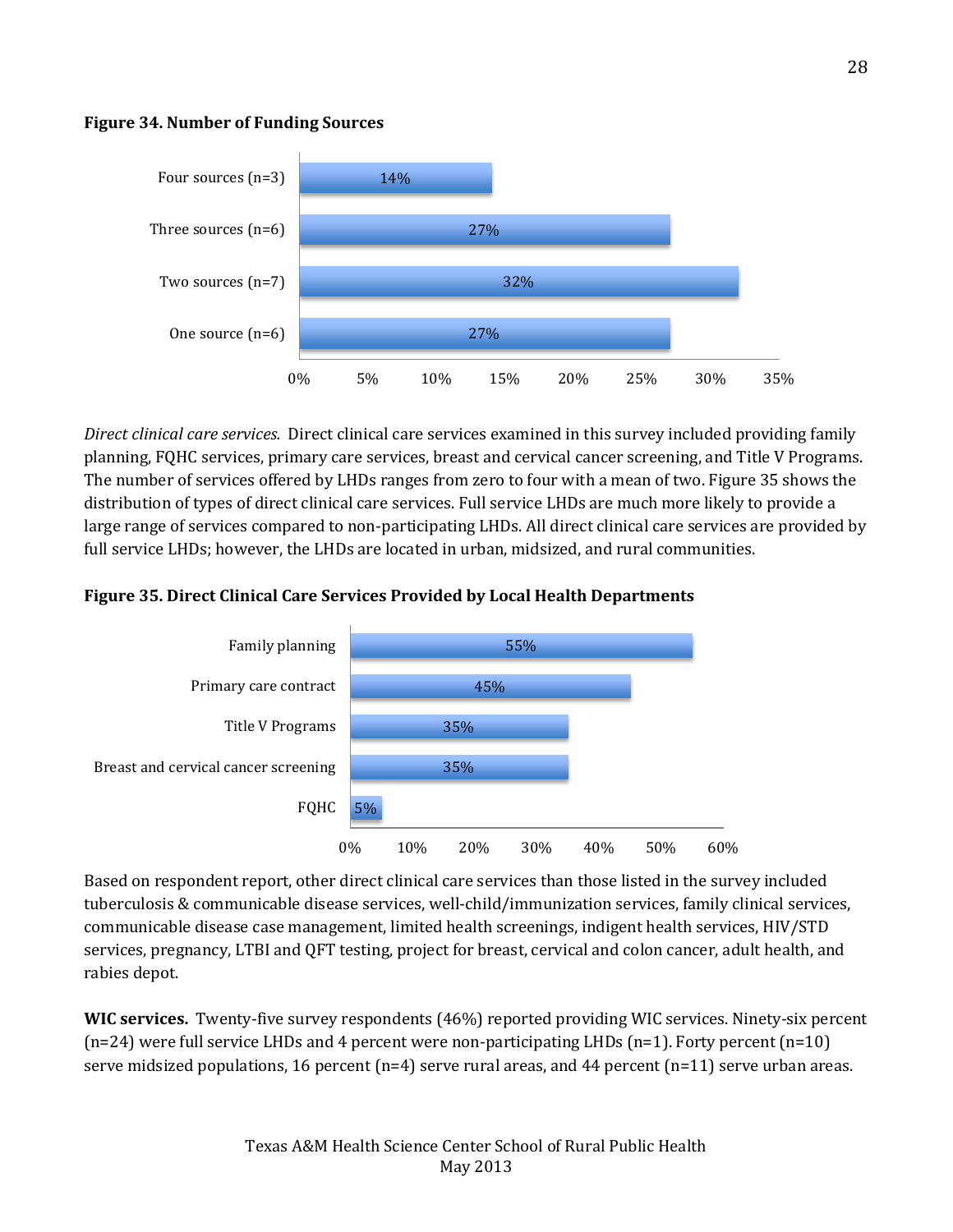*WIC services funding sources.* DSHS is the sole source of funding for 92 percent (n=23) of LHD respondents who provide WIC services. The rest of the data yielded very little information, as only two LHD respondents answered the remaining questions regarding funding for services or services offered. Only eight percent (n=2) LHD respondents report additional funding sources for WIC services, which included DSHS contracts, local and other sources such as fees or program revenue. Both respondents were full service LHDs, one in an urban location and one in a rural location..

*WIC services.* WIC services examined in this survey included providing nutrition screening, nutrition education, nutrition supplies, and food voucher/EBT card. Both LHD respondents offer all services. Other WIC services reported by respondents included community gardens.

**Oral/dental health services.** Nine survey respondents (16%) provided oral/dental health services. Eighty-nine percent were full service LHDs (n=8) and the one remaining LHD was non-participating. Thirty-three percent (n=3) of those providing oral/dental health services serve midsized populations, 22 percent (n=2) serve rural areas, and 44 percent (n=4) serve urban areas.

*Oral/dental health funding sources.* There were no LHD respondents that indicated DSHS was their sole source of funding. Fifty-five percent (n=5) receive DSHS contracts and 22 percent (n=2) receive other state funds. All (n=9) report local funding as a source and 44 percent (n=4) report other sources.

*Oral/dental health services.* Oral/dental health services examined in this survey included dental screening, education, surveillance, and service linkages. Figure 36 shows the distribution of types of direct clinical care services. Overall, the majority of full service LHDs offered all services listed in the survey.





Other dental/oral health services reported included preventive and corrective procedures, minor urgent oral care, full services to Medicaid children aged 3–21, dental treatments, preventive care for children and adults, direct dental care, comprehensive care in health department safety net clinics, train the trainer education for Community Health Workers, community outreach, and training for student interns and residents.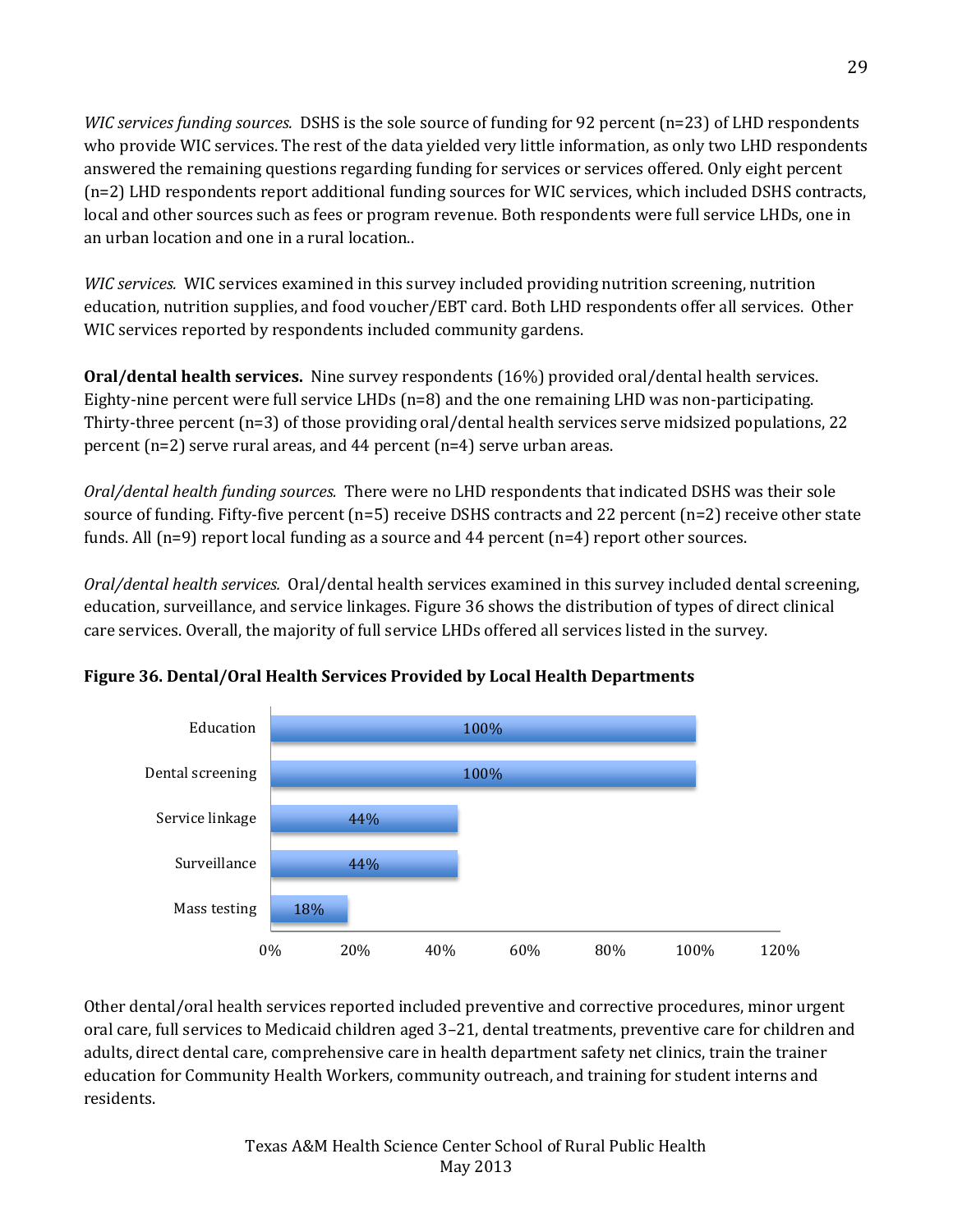## **Ancillary Public Health Services Overview**

Primary ancillary services reported by LHD respondents included animal control, EMS/911 services, and code enforcement. Other services include jail health, leadership for health coalitions/councils, indigent health, and miscellaneous services to counties outside of jurisdiction. Larger, more urban LHDs provide a greater number of overall ancillary services.

## **Qualitative Data Summary**

When asked about services for which they depend on the state or region, LHD respondents reported the following:

- To supplement services that cannot be provided through the LHD, in particular direct and clinical care services;
- Very dependent on state funding due to limited local funding
- Epidemiology/Disease investigations and surveillance services (STD, other outbreaks and reportable diseases)
- State laboratory
- Regulation, inspection and enforcement (swimming pools, restaurants, spas, massage parlors, tattoo parlors)
- Carryout or supplement TB services
- Technical training
- To host regional or statewide meetings
- Air and water quality monitoring
- Chest X-rays paid by region
- HIV/STD or TB medication

When LHD respondents were asked to provide policy and funding suggestions to improve public health services, comments included the following:

*TB funding and services suggestions*

- Provide sufficient and timely TB funding from the state
- Maintain level funding for tuberculosis services
- Revisit allocation of/formula for TB funding
- Need better, more timely communication when funding amounts are reduced
- Need changes in paperwork/mandatory documentation for TB (LTBI and cases/suspects)

# *Other funding suggestions*

- Funding discussions need to be more inclusive of local health departments:
	- o LHDs need more control to tailor funds for local needs
	- o What is seen as statewide trends do not reflect or affect local jurisdictions
	- o Need contract flexibility to move funds to different categories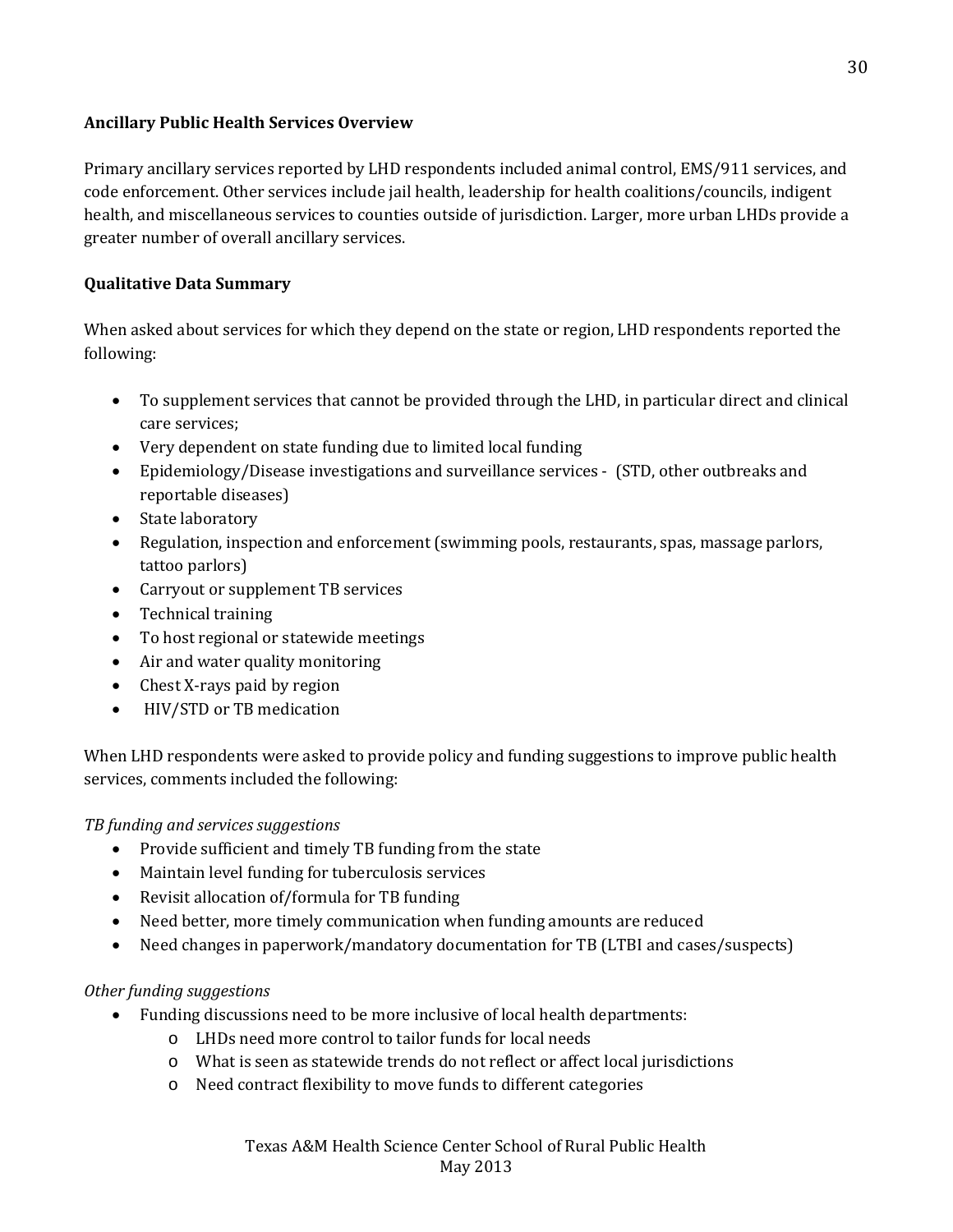- o Transfer all funding to LHDs without burdensome regulations on the locals
	- i.e., funding based on local political boundaries and forcing locals to provide services to anyone that is a Texas resident
- Provide assistance/expertise to LHDs for billing insurance companies for services
- Provide more lead-time in end-of-year funding
- Provide additional funding/resources for:
	- o STD services
	- o Public health preparedness
	- o Foodborne illness surveillance and prevention
	- o Regulatory services
	- o WIC
	- o Indigent dental care

# *Contract and formula suggestions*

- Modify bundling of State contracts to allow for LHDs funding/contracts based on core public health services (rather than specific programs or needs)
- Develop fair funding formulas for all DSHS programs
- Balanced funding for essential services versus direct clinical by all DSHS programs
- Consistent matching calculations
- Fund LHDs based on risk and need and not just on population

# *Standards, reporting and oversight suggestions*

- Revise state grant reporting requirements to be consistent with the federal requirements
	- o Would streamline reporting and financial processes
		- o LHDs could more efficiently track costs
- Develop standards, i.e. accreditation and provide training to meet the standards
- Need periodic program reviews with DSHS
- Need more efficient delivery models, i.e. allow neighboring LHDs to serve each other
- Need timely State standards/code revisions

# *Other program and policy suggestions*

- Changes in vaccinations has heavily impacted services
	- o Problems getting students immunized in rural community (private physicians do not maintain stocks)
	- o Re-instate the full range of vaccines for eligible adults
- Change Supplemental Nutrition Assistance Program (SNAP) policy to disallow purchase of candy, sodas, cakes, cookies, etc.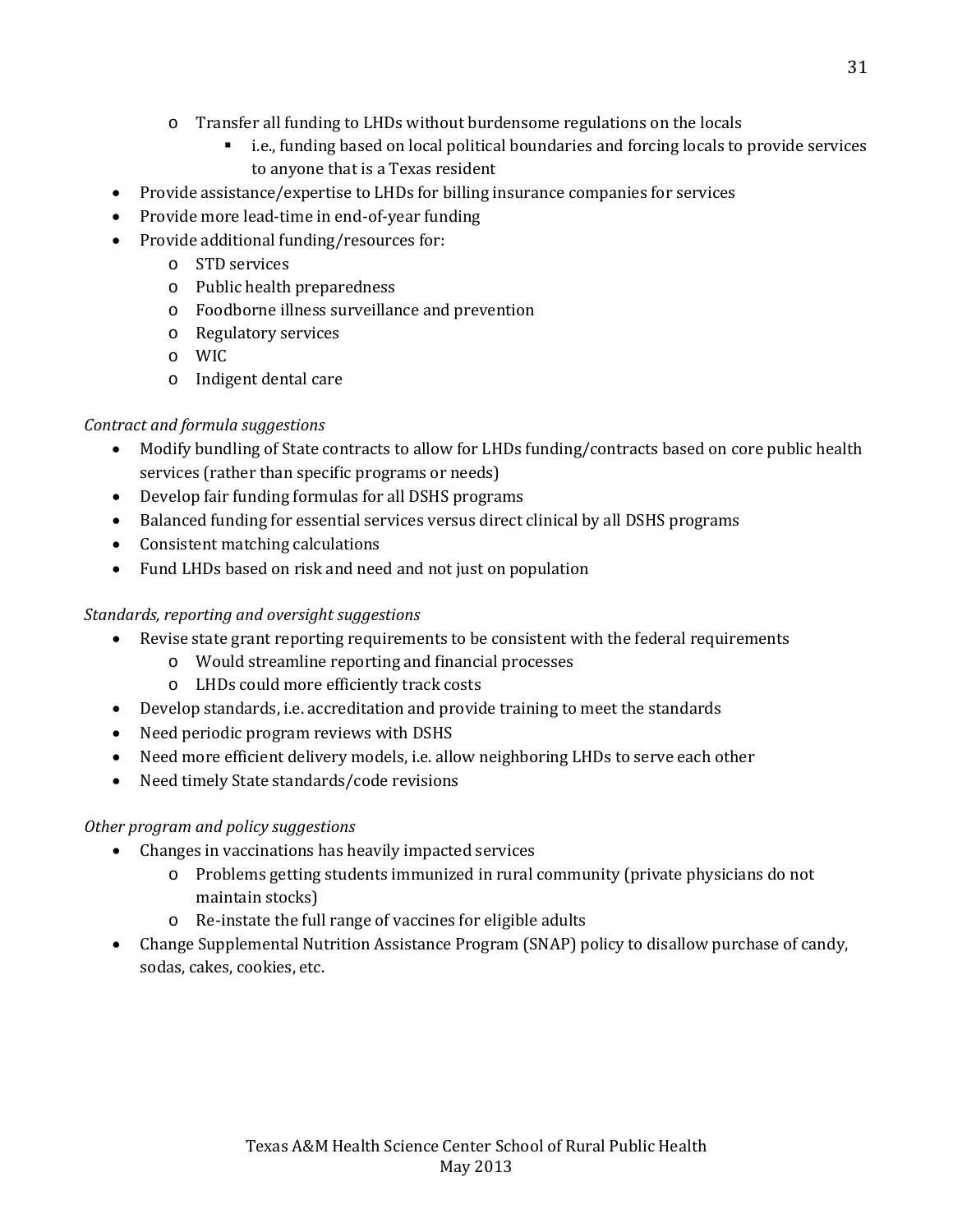#### **LIMITATIONS**

As with any survey, there are limitations to consider when examining the data and results. In the case of this survey and data analysis, there are several that should be considered. First, the survey design was selfreport, which may be subject to recall bias and inaccurate reporting. It is unclear as to how much preparation time was allowed or taken for respondents to gather the necessary information to complete the survey, particularly the funding portion, leading to inaccurate information related to funding. Over half of the surveys were completed by someone other than the LHD Director or Administrator. It is assumed that the LHD Director would respond on behalf of the LHD, or the LHD Director would delegate completion of the survey to the most appropriate staff person. Pre-survey instructions were provided to gather relevant information and resources to complete the survey (e.g., list of current programs and services, budgets for the programs and services, contracts, fiscal audit, other revenue sources, a list of the types of permits and inspections your agency performs); however, it is not known if all materials were available to the survey respondent. Secondly, out of 129 LHDs, only fifty-five surveys were utilized in the analysis and is therefore a cross section of these 55 health departments. While the response rate was fairly high for full service LHDs (70%), it was low for non-participating LHDs (20%). We caution against generalizing these results.

There was a fair amount of missing information in the survey data analyzed, particularly related to funding amounts. Further, skip patterns in the survey led to low response rates for certain questions. Along the same line, a skip pattern resulted in LHDs solely funded by DSHS for certain service categories not answering questions regarding the types of services provided. Having this data would have provided additional information in data analysis and interpretation. Given these limitations, additional information may be necessary to understand or draw conclusions from the findings, such as those related to funding and services.

## **A LOOK FORWARD**

While this survey certainly provides a snapshot of the nature of LHD services and funding at this point in time, the above limitations should be considered prior to any future action. Frequently, surveys raise more questions following analysis. For example, during the presentation of the analysis to committee members, it was clear that there was particular interest in examining specific services more in-depth. If there were a particular service (e.g., tuberculosis) that Committee members were interested in examining further, other methods might be explored to gain greater depth and understanding of these survey results.

As mentioned in the limitations section, additional and complete data regarding funding and services could have yielded a dramatically different picture. For example, a more accurate perspective of service activities provided by LHDs could have been presented if LHDs that receive sole funding from DSHS contracts were given an opportunity to provide this information. Further, DSHS possesses contract funding information that might provide further insight into survey results when examining data with respect to funding amounts and sources.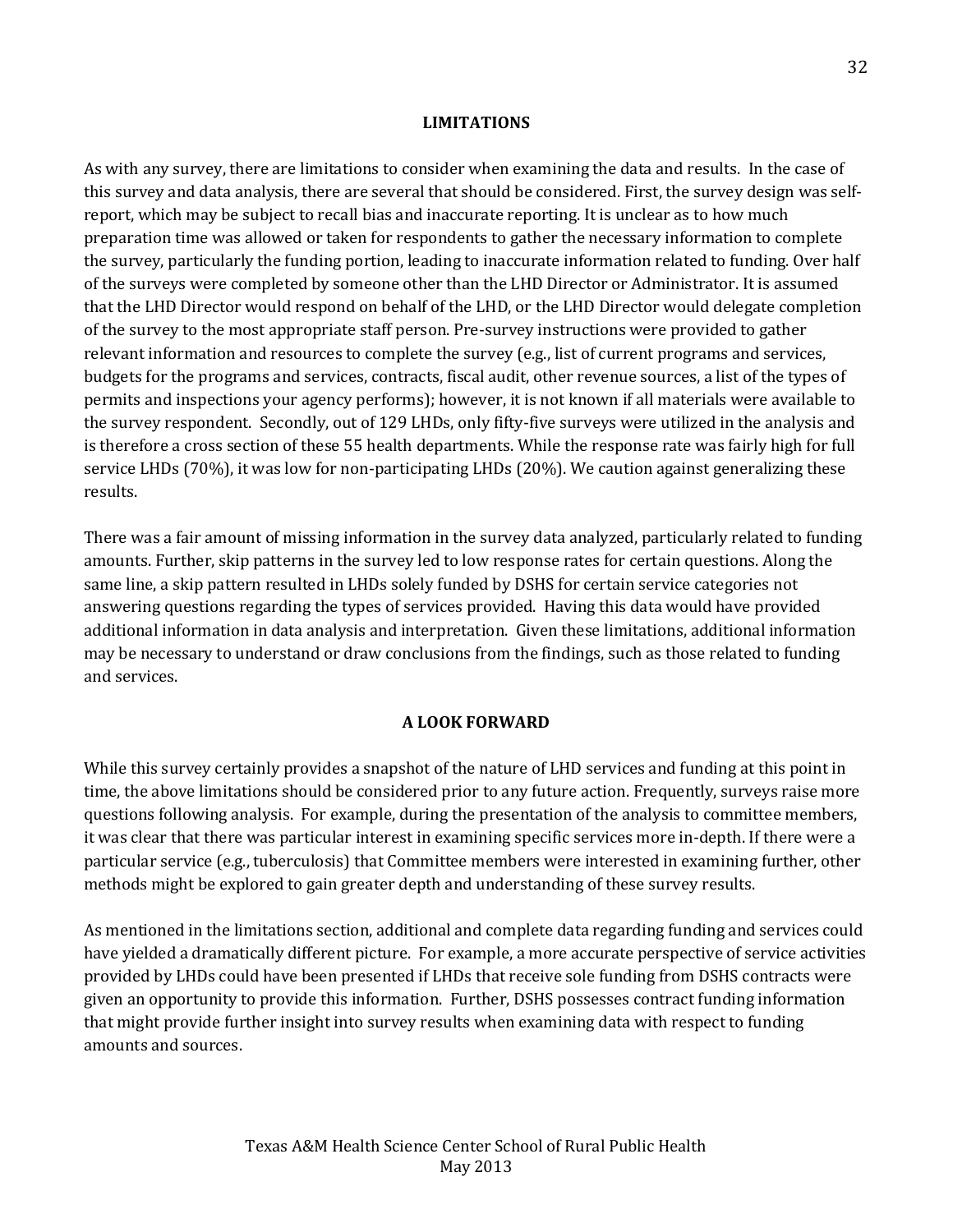Based on the quantitative and qualitative survey results, LHDs clearly depend on their state and regional partners for support, both in terms of funding and provision of supplemental services. However, they have concerns about how funding decisions are made, how contracts are bundled, and how funding is allocated. Respondents expressed a desire to be included in future discussions, particularly related to developing performance standards, meeting accreditation requirements, bundling contracts to streamline reporting, and allocating and tailoring funds. Given respondents' desire to be included in these discussions, the future holds great opportunities for partnership building and collaboration.